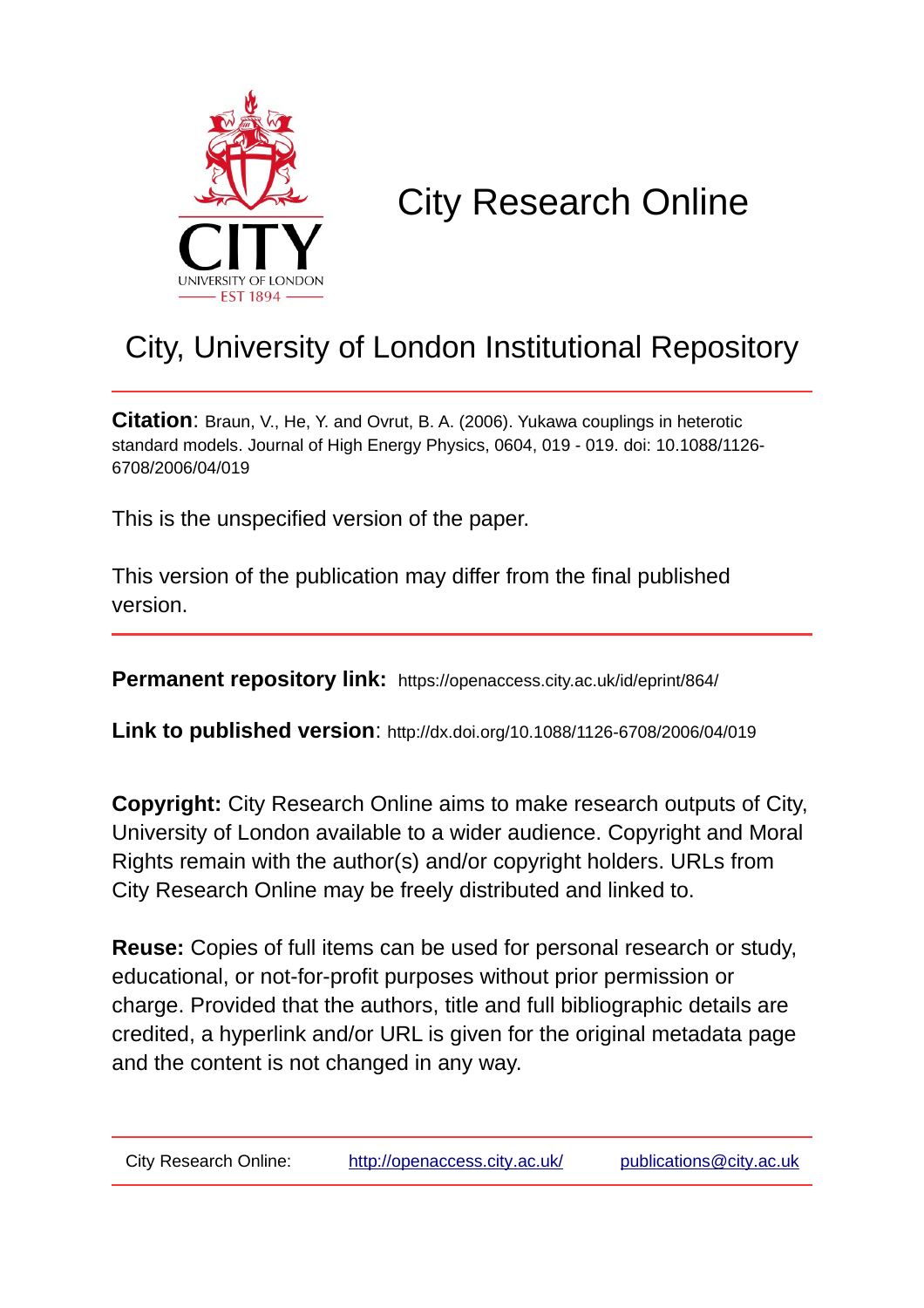# Yukawa Couplings in Heterotic Standard Models

Volker Braun<sup>1,2</sup>, Yang-Hui He<sup>3,4</sup> and Burt A. Ovrut<sup>1</sup>

<sup>1</sup> Department of Physics, <sup>2</sup> Department of Mathematics University of Pennsylvania, Philadelphia, PA 19104–6395, USA

<sup>3</sup> Merton College, Oxford University, Oxford OX1 4JD, U.K.

<sup>4</sup> Mathematical Institute, Oxford, 24-29 St. Giles', OX1 3LB, U.K.

#### Abstract

In this paper, we present a formalism for computing the Yukawa couplings in heterotic standard models. This is accomplished by calculating the relevant triple products of cohomology groups, leading to terms proportional to  $QHu, QHd, LH\nu$  and  $LHe$  in the low energy superpotential. These interactions are subject to two very restrictive selection rules arising from the geometry of the Calabi-Yau manifold. We apply our formalism to the "minimal" heterotic standard model whose observable sector matter spectrum is exactly that of the MSSM. The non-vanishing Yukawa interactions are explicitly computed in this context. These interactions exhibit a texture rendering one out of the three quark/lepton families naturally light.

Email: vbraun, ovrut@physics.upenn.edu, yang-hui.he@merton.ox.ac.uk.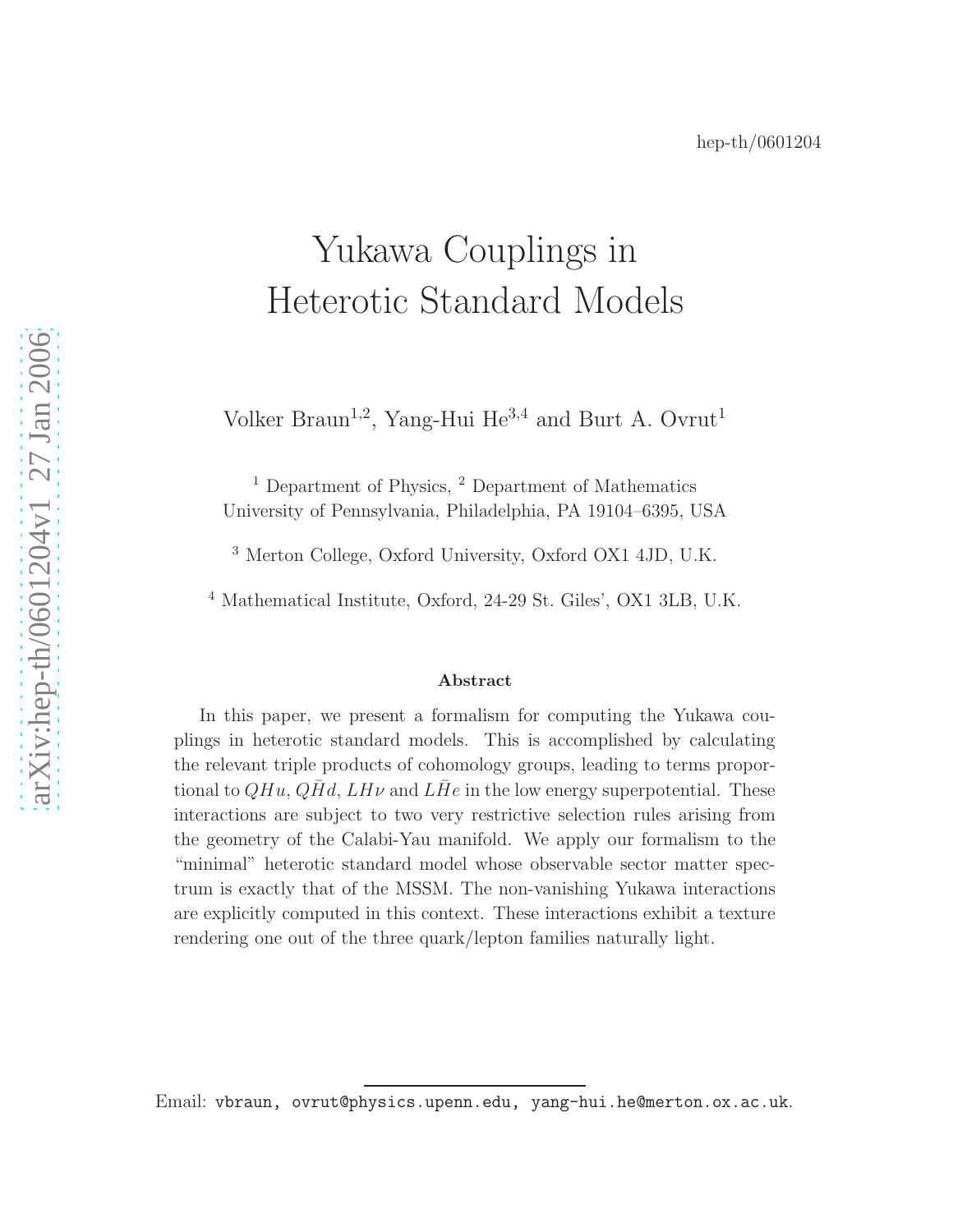# Contents

| $\mathbf{1}$   |                              | Introduction                                                                                     | 1              |  |  |
|----------------|------------------------------|--------------------------------------------------------------------------------------------------|----------------|--|--|
| $\overline{2}$ | Preliminaries                |                                                                                                  |                |  |  |
|                | 2.1                          |                                                                                                  | $\overline{4}$ |  |  |
|                | 2.2                          |                                                                                                  | $-6$           |  |  |
|                | 2.3                          |                                                                                                  | $\overline{7}$ |  |  |
| 3              | The First Elliptic Fibration |                                                                                                  |                |  |  |
|                | 3.1                          |                                                                                                  | 8              |  |  |
|                | 3.2                          | Degrees and Products                                                                             | $\overline{9}$ |  |  |
|                | 3.3                          | The First Leray Decomposition of the Volume Form                                                 | <b>10</b>      |  |  |
|                | 3.4                          | The First Leray Decomposition of Higgs Fields                                                    | <b>10</b>      |  |  |
|                | 3.5                          | The First Leray Decomposition of the Quark/Lepton Fields                                         | 11             |  |  |
|                | 3.6                          | The $(p,q)$ Selection Rule $\ldots \ldots \ldots \ldots \ldots \ldots \ldots \ldots \ldots$      | 11             |  |  |
| 4              |                              | The Second Elliptic Fibration                                                                    | 12             |  |  |
|                | 4.1                          |                                                                                                  | <sup>12</sup>  |  |  |
|                | 4.2                          | The Second Leray Decomposition of the Volume Form                                                | 13             |  |  |
|                | 4.3                          | The Second Leray Decomposition of Higgs Fields                                                   | 14             |  |  |
|                | 4.4                          | The Second Leray Decomposition of the Quark/Lepton Fields                                        | 14             |  |  |
|                | 4.5                          | The [s,t] Selection Rule $\ldots \ldots \ldots \ldots \ldots \ldots \ldots \ldots \ldots \ldots$ | 15             |  |  |
|                | 4.6                          |                                                                                                  | 15             |  |  |
| $\bf{5}$       |                              | <b>Yukawa Couplings</b>                                                                          | 17             |  |  |
|                |                              | <b>Bibliography</b>                                                                              | 18             |  |  |

# <span id="page-2-0"></span>1 Introduction

Obtaining non-vanishing Yukawa couplings is one of the most important issues in realistic superstring model building [\[1](#page-19-1)]. In this paper, we present a formalism for computing these terms and explicitly demonstrate, within an important class of  $E_8 \times E_8$  superstring vacua, that non-vanishing Yukawa couplings are generated in the low energy effective theory.

In a series of papers  $[2-4]$  and  $[5]$ , we presented a class of "heterotic standard model" vacua within the context of the  $E_8 \times E_8$  heterotic superstring. The observable sector of a heterotic standard model vacuum is  $N = 1$  supersymmetric and consists of a stable, holomorphic vector bundle,  $V$ , with structure group  $SU(4)$  over an elliptically fibered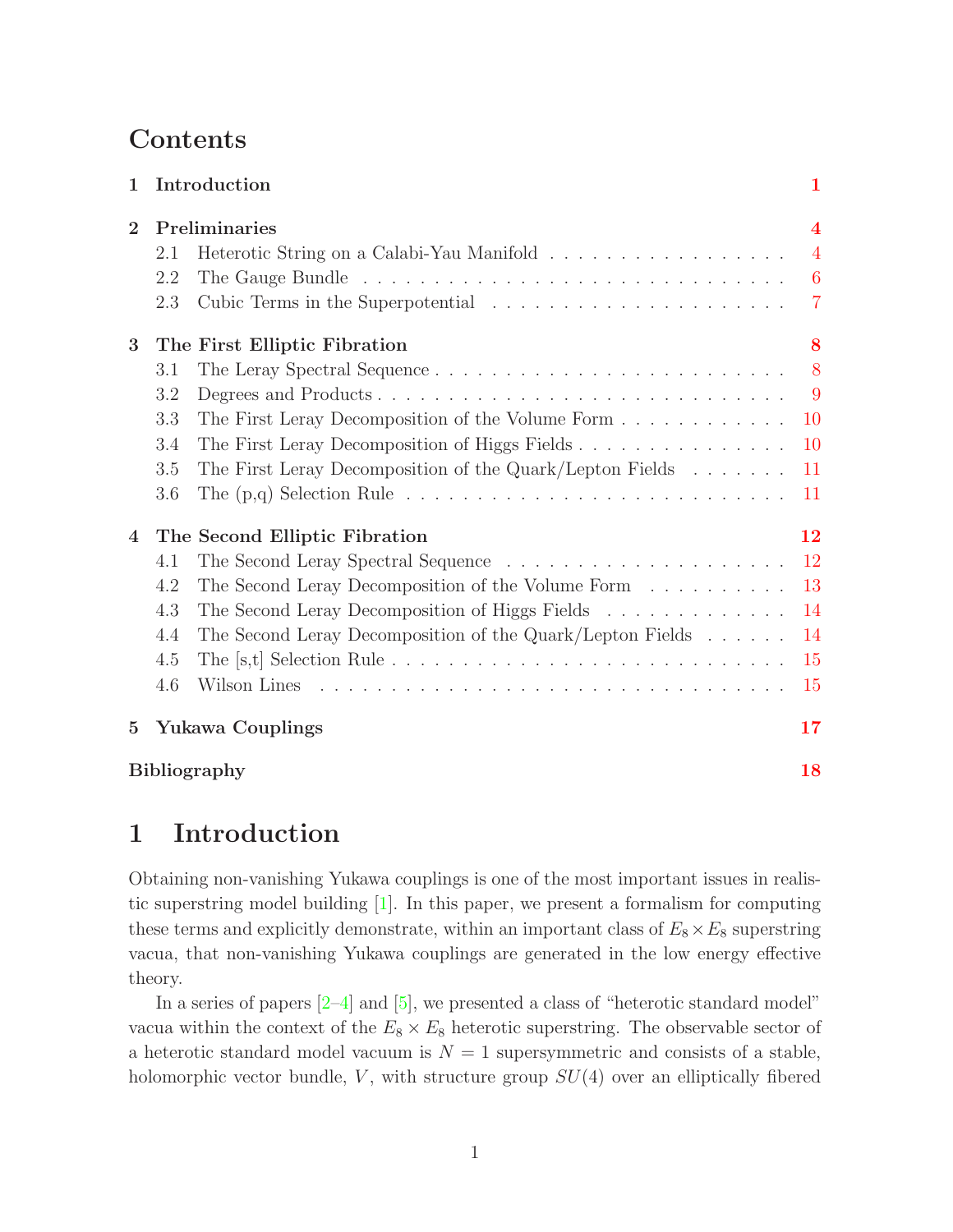Calabi-Yau threefold, X, with a  $\mathbb{Z}_3 \times \mathbb{Z}_3$  fundamental group. In [\[2](#page-19-2)[–4](#page-19-4)], we gave nontrivial checks on the slope-stability of the vector bundle  $V$ . A rigorous proof of the stability of this bundle was presented in [\[6](#page-20-1)]. The vector bundle V in [\[5\]](#page-20-0) is also slopestable. This will be shown in detail in [\[7](#page-20-2)]. Each such bundle admits a gauge connection which, in conjunction with a Wilson line, spontaneously breaks the observable sector  $E_8$  gauge group down to the  $SU(3)_C \times SU(2)_L \times U(1)_Y$  standard model group times an additional gauged  $U(1)_{B-L}$  symmetry. The spectrum arises as the cohomology of the vector bundle V. For the vacuum presented in  $[5]$ , the matter spectrum is found to be precisely that of the minimal supersymmetric standard model (MSSM). For this reason, we refer to  $\overline{5}$  as the "minimal" heterotic standard model. The vacua presented in  $\overline{2-4}$ also have the matter spectrum of the MSSM, with the exception of one additional pair of Higgs–Higgs conjugate superfields. These vacua contain *no exotic multiplets* and *no vector-like pairs of fields* with the exception of the Higgs pairs. They exist for both weak and strong string coupling. All previous attempts to find realistic particle physics vacua in superstring theories  $[8-24]$  have run into difficulties. These include predicting extra vector-like pairs of light fields, multiplets with exotic quantum numbers in the low energy spectrum, enhanced gauge symmetries and so on. Heterotic standard models avoid all of these problems. As for the hidden sector, there is no known obstruction to making it  $N = 1$  supersymmetric as well, but we have not yet constructed the requisite hidden sector bundle. It is also unclear whether that is even phenomenologically desirable. In any case, in this paper we consider only the visible sector interactions.

Elliptically fibered Calabi-Yau threefolds with  $\mathbb{Z}_2$  and  $\mathbb{Z}_2 \times \mathbb{Z}_2$  fundamental group were first constructed in [\[25](#page-21-5)[–27](#page-21-7)] and [\[28](#page-21-8), [29\]](#page-21-9), respectively. More recently, the existence of elliptic Calabi-Yau threefolds with  $\mathbb{Z}_3 \times \mathbb{Z}_3$  fundamental group was demonstrated and their classification given in [\[30](#page-21-10)]. In [\[31](#page-21-11)[–34](#page-21-14)], methods for building stable, holomorphic vector bundles with arbitrary structure group in  $E_8$  over simply-connected elliptic Calabi-Yau threefolds were introduced. These results were greatly expanded in a number of papers [\[25](#page-21-5)[–27,](#page-21-7) [35](#page-22-0)[–37\]](#page-22-2) and then generalized to elliptically fibered Calabi-Yau threefolds with non-trivial fundamental group in  $[27–29, 38]$  $[27–29, 38]$  $[27–29, 38]$  $[27–29, 38]$ . To obtain a realistic spectrum, it was found necessary to introduce a new method [\[25](#page-21-5)[–29\]](#page-21-9) for constructing vector bundles. This method, which consists of building the requisite bundles by "extension" from simpler, lower rank bundles, was used for manifolds with  $\mathbb{Z}_2$  fundamental group in [\[27](#page-21-7), [39](#page-22-4)[–42\]](#page-22-7) and in the heterotic standard model context in [\[30\]](#page-21-10). In  $[2-4, 41, 42]$  $[2-4, 41, 42]$  $[2-4, 41, 42]$  $[2-4, 41, 42]$  $[2-4, 41, 42]$ , it was shown that to compute the complete low-energy spectrum of such vacua one must 1) evaluate the relevant sheaf cohomologies, 2) find the action of the finite fundamental group on these spaces and, finally, 3) tensor this with the action of the Wilson line on the associated representation. The low energy spectrum is the invariant cohomology subspaces under the resulting group action. This method was applied in  $[2-5]$  to compute the exact spectrum of all multiplets transforming non-trivially under the action of the low energy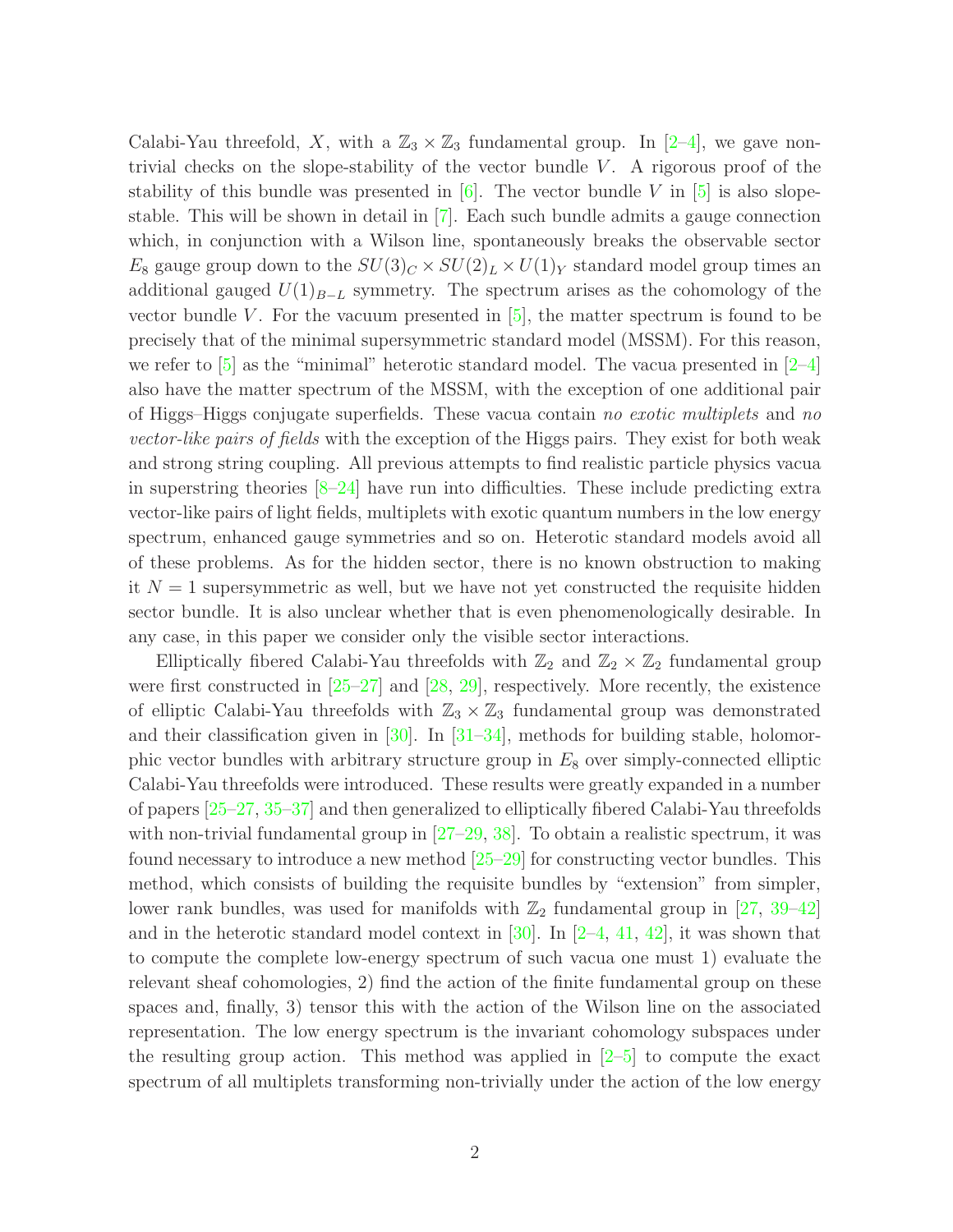gauge group. The accompanying natural method of "doublet-triplet" splitting was also discussed. A formalism was presented in [\[43](#page-22-8)] that allows one to enumerate and describe the multiplets transforming trivially under the low energy gauge group, namely, the vector bundle moduli.

Using the above, one can construct a class of heterotic standard models and compute their entire low-energy spectrum. For example, using a  $\mathbb{Z}_2$  Wilson line one can break a  $SU(5)$  GUT group to the standard model gauge group. Heterotic vacua in this context were first computed in [\[41,](#page-22-6) [42](#page-22-7)]. This was recently refined in [\[44\]](#page-22-9) to construct a realistic heterotic standard model with three chiral families of quarks/leptons and one pair of Higgs–Higgs conjugate fields. One can also use orbifold CFT to arrive at a minimal spectrum [\[45](#page-22-10)]. But for the purposes of this paper we will be interested  $\mathbb{Z}_3 \times \mathbb{Z}_3$  Wilson lines breaking a  $Spin(10)$  GUT group to the standard model gauge group times  $U(1)_{B-L}$ . As mentioned previously, the observable sector spectrum consists exclusively of the three chiral families of quarks/leptons (each family with a right-handed neutrino), either one  $\left[5\right]$  or two  $\left[2-4\right]$  pairs of Higgs–Higgs conjugate fields and a small number of uncharged geometric and vector bundle moduli. However, finding the particle spectrum is far from the end of the story. To demonstrate that the particle physics in these vacua is realistic, one must construct the interactions of these fields in the low energy effective Lagrangian. These interactions occur in two distinct parts of the action. Recall that the matter part of an  $N = 1$  supersymmetric Lagrangian is completely described in terms of two functions, the superpotential and the K¨ahler potential. Of these, the superpotential, being a "holomorphic" function of chiral superfields, is much more amenable to computation using methods of algebraic geometry. The superpotential itself is a sum of several different pieces, such as Higgs  $\mu$ -terms and Yukawa couplings. In a recent paper  $[46]$ , it was shown how to compute Higgs  $\mu$ -terms in the superpotentials of heterotic standard models. In this paper, we continue our study of holomorphic interactions by presenting a formalism for computing Yukawa terms. We apply this method to calculate the Yukawa texture in the minimal heterotic standard model  $[5]$ .

Specifically, we do the following. In Section [2,](#page-5-0) we review the relevant facts about the structure of heterotic standard model vacua in general and the minimal heterotic vacuum in particular. The formalism for computing the low energy spectrum is briefly discussed and we give the results for the minimal heterotic standard model vacuum. The structure of Yukawa terms are then analyzed and shown to occur as the product of three cohomology groups, two corresponding to the quark/lepton doublets  $(Q, L)$  and singlets  $(u,d,\nu,e)$ , and one corresponding to Higgs  $(H)$  and Higgs conjugate  $(H)$  fields in the effective low energy theory. It follows that cubic terms of the form  $QHu$ ,  $QHd$ ,  $LH\nu$  and  $LHe$  are potentially generated in the superpotential. Section [3](#page-9-0) is devoted to discussing the first Leray spectral sequence, which is associated with the projection of the covering threefold  $\widetilde{X}$  onto the base space  $B_2$ . The Leray decomposition of a sheaf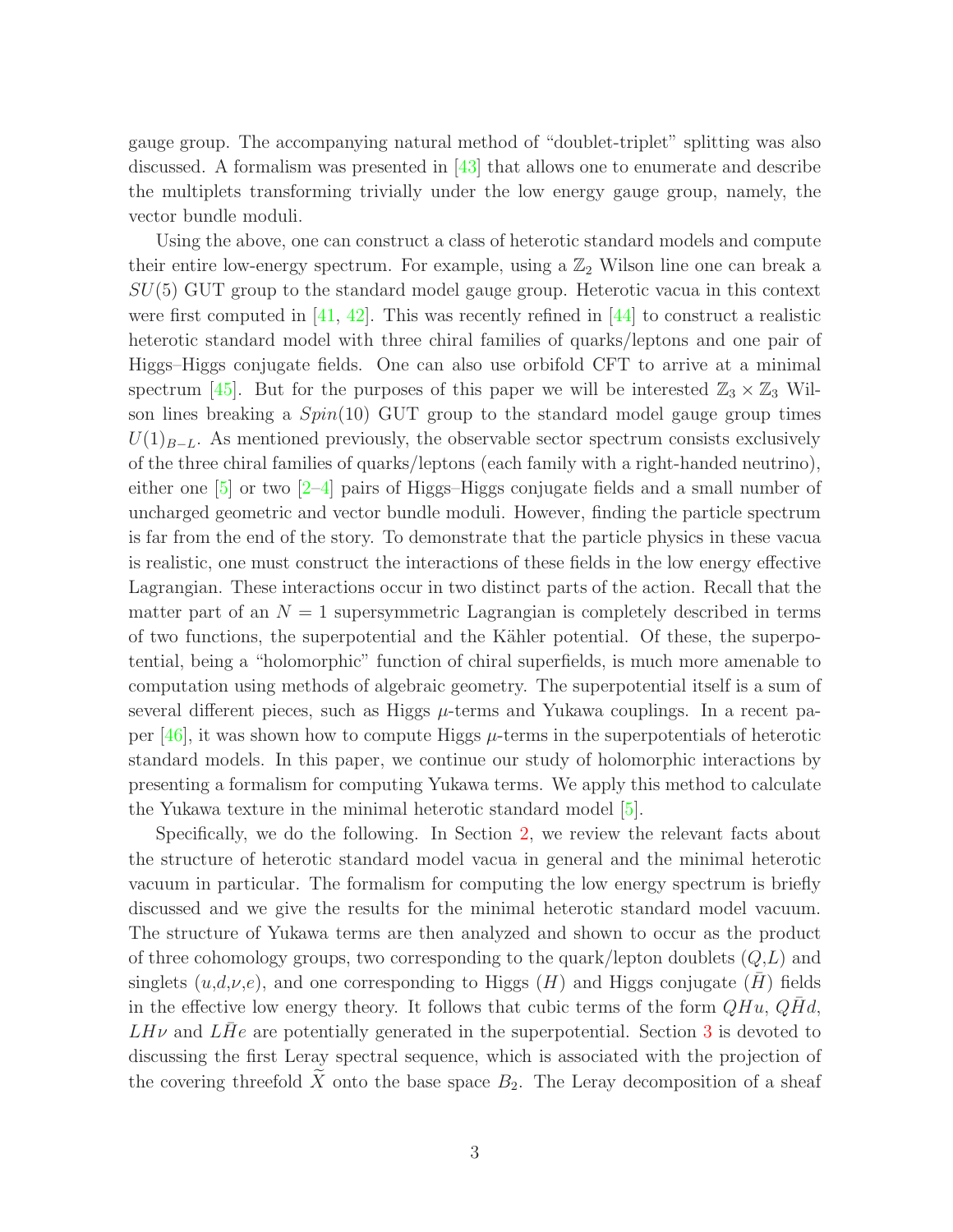cohomology group into  $(p, q)$  subspaces is discussed and applied to the cohomology spaces relevant to Yukawa terms. It is shown that the triple product is subject to a  $(p, q)$  selection rule which severely restricts the allowed non-vanishing terms. The second Leray decomposition, associated with the projection of the space  $B_2$  onto its base  $\mathbb{P}^1$ , is presented in Section [4.](#page-13-0) The decomposition of any cohomology space into its  $[s, t]$  subspaces is discussed and applied to cohomologies relevant to Yukawa terms. We show that Yukawa couplings are subject to yet another selection rule associated with the  $[s, t]$  decomposition. Finally, it is demonstrated that the subspaces of cohomology that form non-vanishing cubic terms project non-trivially onto both quark/lepton doublets and singlets, as well as Higgs and Higgs conjugate fields under the action of the  $\mathbb{Z}_3 \times \mathbb{Z}_3$ group.

We conclude that non-vanishing Yukawa terms proportional to  $QHu$ ,  $QHd$ ,  $LH\nu$ and  $LHe$  appear in the low energy superpotential of a minimal heterotic standard model. However, their structure is constrained by the above selection rules. The exact texture of the Yukawa interactions and its implications for the quark/lepton mass matrix are presented in Section [5.](#page-18-0) We show that, in a suitable basis, one out of the three quark/lepton families is, prior to higher order and non-perturbative corrections, massless. The remaining two generations have masses of the order of the electroweak symmetry breaking scale.

## <span id="page-5-1"></span><span id="page-5-0"></span>2 Preliminaries

## 2.1 Heterotic String on a Calabi-Yau Manifold

The observable sector of an  $E_8 \times E_8$  heterotic standard model vacuum consists of a stable, holomorphic vector bundle,  $V$ , over a Calabi-Yau threefold,  $X$ . In particular, we are interested in an  $SU(4)$  instanton, breaking the low energy gauge group down to its commutant

$$
E_8 \xrightarrow{SU(4)} Spin(10) . \tag{1}
$$

Additionally, we want  $\mathbb{Z}_3 \times \mathbb{Z}_3$  Wilson lines W. The  $Spin(10)$  group is then spontaneously broken by the holonomy group of  $W$  to

$$
Spin(10) \xrightarrow{\mathbb{Z}_3 \times \mathbb{Z}_3} SU(3)_C \times SU(2)_L \times U(1)_Y \times U(1)_{B-L} . \tag{2}
$$

In this way, the standard model gauge group emerges in the low energy effective theory multiplied by an additional  $U(1)$  gauge group whose charges correspond to  $B - L$ quantum numbers.

For W to exist, the Calabi-Yau manifold X must have fundamental group  $\mathbb{Z}_3 \times \mathbb{Z}_3$ . The physical properties of this vacuum are most easily deduced not from  $X$  and  $V$  but, rather, from two closely related entities, which we denote by  $\overline{X}$  and  $\overline{V}$  respectively.  $\overline{X}$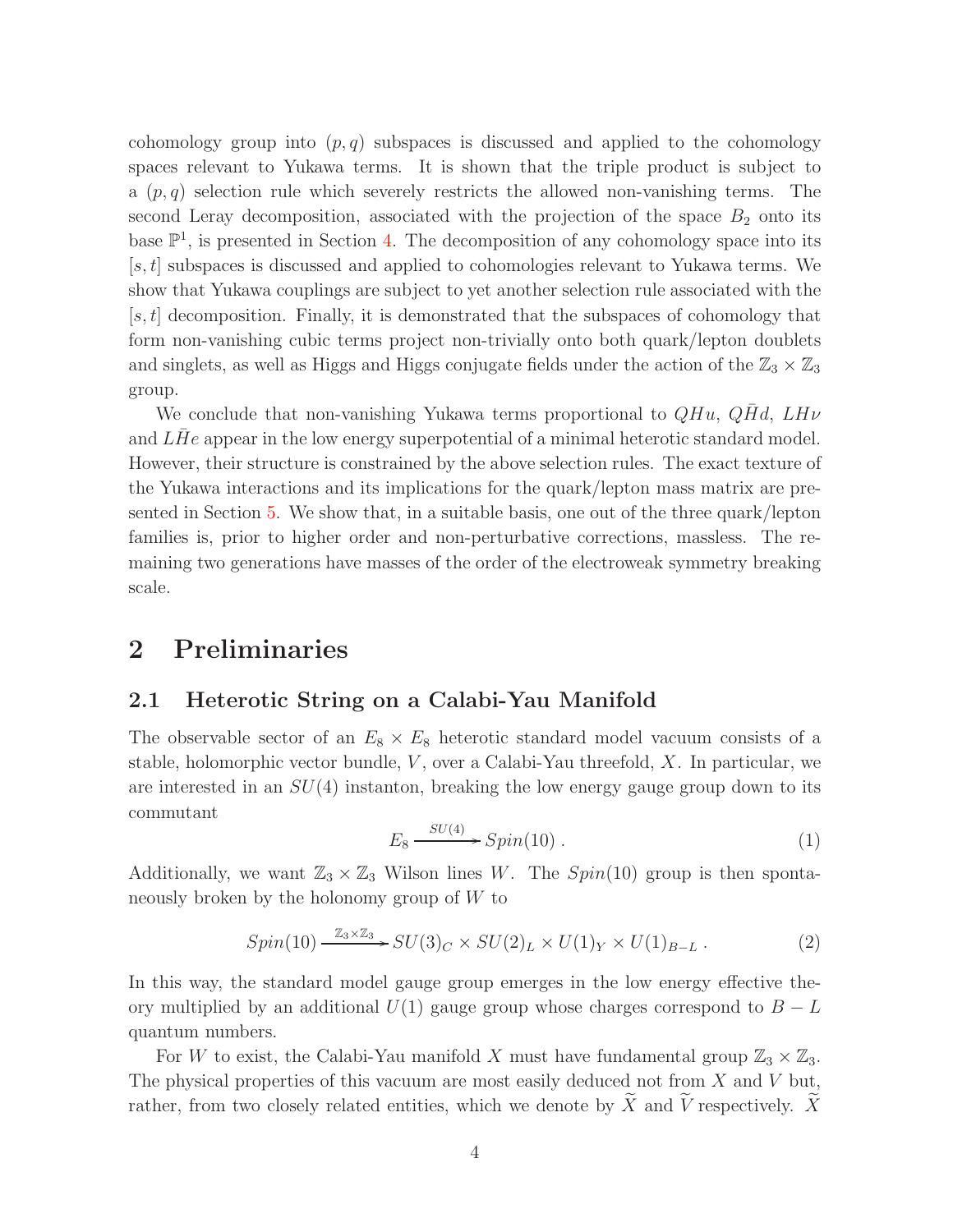is a simply-connected Calabi-Yau threefold which admits a freely acting  $\mathbb{Z}_3 \times \mathbb{Z}_3$  group action such that

$$
X = \widetilde{X} / (\mathbb{Z}_3 \times \mathbb{Z}_3). \tag{3}
$$

<span id="page-6-1"></span>That is,  $\widetilde{X}$  is the universal covering space of X. Similarly,  $\widetilde{V}$  is a stable, holomorphic vector bundle over  $\widetilde{X}$  with structure group  $SU(4)$  which is equivariant under the action of  $\mathbb{Z}_3 \times \mathbb{Z}_3$ . Then,

$$
V = \widetilde{V} / (\mathbb{Z}_3 \times \mathbb{Z}_3). \tag{4}
$$

The covering space  $\widetilde{X}$  for a heterotic standard model was discussed in detail in [\[30](#page-21-10)]. Here, it suffices to recall that  $\widetilde{X}$  is a fiber product

<span id="page-6-0"></span>
$$
\tilde{X} = B_1 \times_{\mathbb{P}^1} B_2 \tag{5}
$$

of two rational elliptic  $(dP_9)$  surfaces  $B_1$  and  $B_2$  with  $\mathbb{Z}_3 \times \mathbb{Z}_3$  action. Thus,  $\widetilde{X}$  is elliptically fibered over both surfaces with the projections

$$
\pi_1 : \widetilde{X} \to B_1 \,, \quad \pi_2 : \widetilde{X} \to B_2 \,. \tag{6}
$$

The surfaces  $B_1$  and  $B_2$  are themselves elliptically fibered over  $\mathbb{P}^1$  with maps

$$
\beta_1: B_1 \to \mathbb{P}^1 \,, \quad \beta_2: B_2 \to \mathbb{P}^1 \,. \tag{7}
$$

Together, these projections yield the commutative diagram



The invariant homology ring of each special  $dP_9$  surface is generated by two  $\mathbb{Z}_3 \times \mathbb{Z}_3$ invariant curve classes f and t. Using the projections in eq.  $(6)$ , these can be pulled back to divisor classes

$$
\tau_1 = \pi_1^{-1}(t_1), \quad \tau_2 = \pi_2^{-1}(t_2), \quad \phi = \pi_1^{-1}(f_1) = \pi_2^{-1}(f_2)
$$
\n(9)

on  $\widetilde{X}$ . These three classes generate the even invariant homology ring of  $\widetilde{X}$ . In particular,

$$
\text{span}\{\tau_1, \tau_2, \phi\} = H^2\left(\widetilde{X}, \mathbb{C}\right)^{\mathbb{Z}_3 \times \mathbb{Z}_3} \tag{10}
$$

is the  $\mathbb{Z}_3 \times \mathbb{Z}_3$  invariant part of the Kähler moduli space.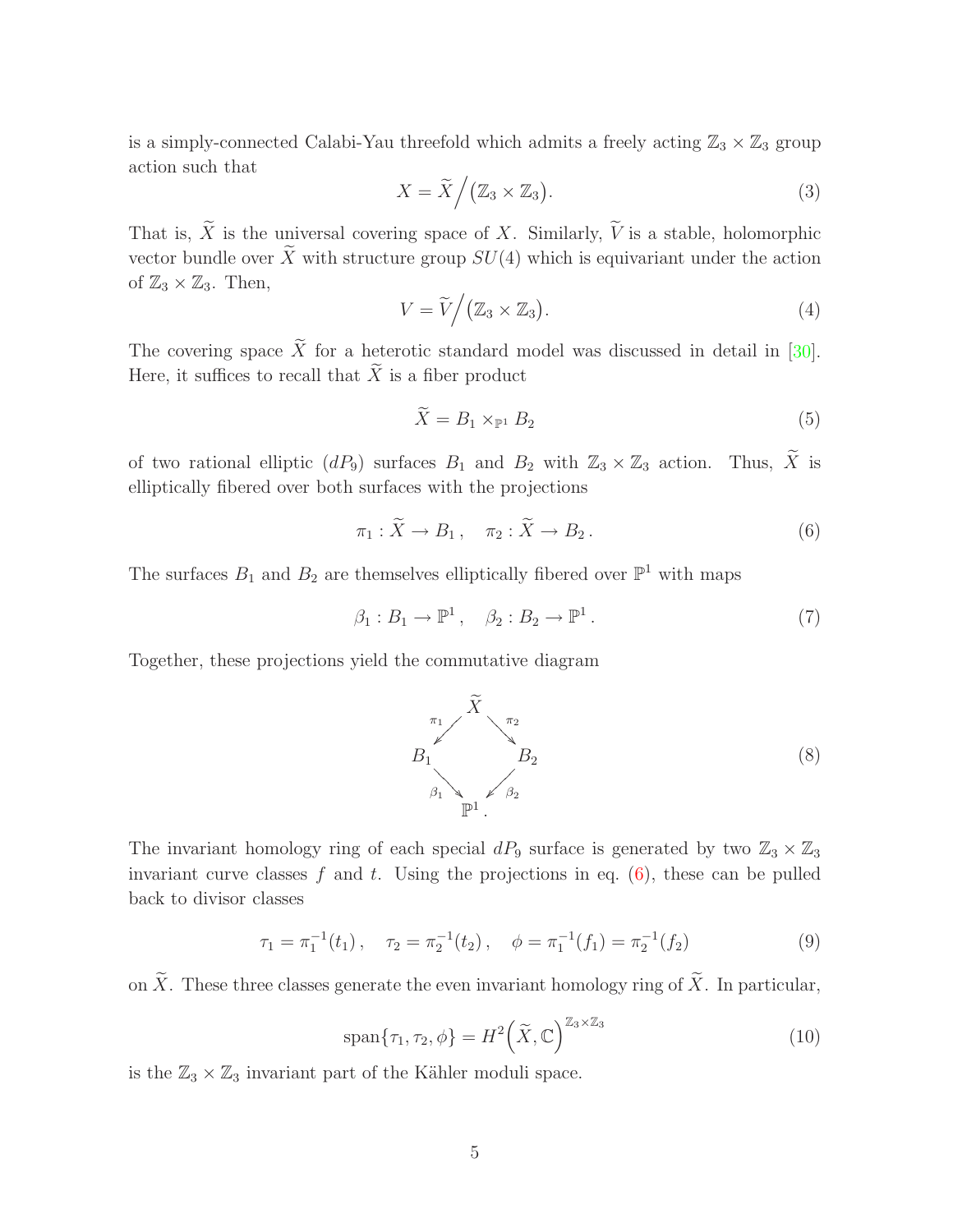#### <span id="page-7-0"></span>2.2 The Gauge Bundle

The crucial ingredient in a heterotic standard model is the choice of the observable sector vector bundle  $V$ . These bundles are constructed using a generalization of the method of *bundle extensions* [\[27](#page-21-7), [29\]](#page-21-9). Specifically,  $\hat{V}$  is the extension

<span id="page-7-1"></span>
$$
0 \longrightarrow V_1 \longrightarrow \widetilde{V} \longrightarrow V_2 \longrightarrow 0 \tag{11}
$$

of two rank two bundles  $V_1$  and  $V_2$  on  $\widetilde{X}$ . The solution for  $V_1$  and  $V_2$  leading to the minimal heterotic standard model is as follows. Define

$$
V_1 = \mathcal{O}_{\tilde{X}}(-\tau_1 + \tau_2) \otimes \pi_1^*(W_1), \quad V_2 = \mathcal{O}_{\tilde{X}}(\tau_1 - \tau_2) \otimes \pi_2^*(W_2), \tag{12}
$$

where  $\mathcal{O}_{\tilde{X}}(\mp \tau_1 \pm \tau_2)$  are line bundles on  $\tilde{X}$  and the rank 2 bundles  $W_1, W_2$  are constructed via an equivariant version of the Serre construction as

$$
0 \longrightarrow \chi_1 \mathcal{O}_{B_1}(-f_1) \longrightarrow W_1 \longrightarrow \chi_1^2 \mathcal{O}_{B_1}(f_1) \otimes I_3^{B_1} \longrightarrow 0 \tag{13}
$$

<span id="page-7-3"></span>and

$$
0 \longrightarrow \chi_2^2 \mathcal{O}_{B_2}(-f_2) \longrightarrow W_2 \longrightarrow \chi_2 \mathcal{O}_{B_2}(f_2) \otimes I_6^{B_2} \longrightarrow 0,
$$
\n(14)

where  $I_3^{B_1}$  and  $I_6^{B_2}$  denote the ideal sheaf<sup>1</sup> of 3 and 6 points in  $B_1$  and  $B_2$  respectively. The characters  $\chi_1$  and  $\chi_2$  are third roots of unity which generate the first and second factors of  $\mathbb{Z}_3 \times \mathbb{Z}_3$ . The observable sector equivariant bundle  $\widetilde{V}$  is then an invariant element of the space of extensions defined in eq.  $(11)$ . The vector bundle Vso-constructed is slope-stable [\[7\]](#page-20-2).

Let R be any representation of  $Spin(10)$  and  $U(\widetilde{V})_R$  the associated tensor product bundle of  $\widetilde{V}$ . Then, each sheaf cohomology space  $H^*(\widetilde{X}, U(\widetilde{V})_R)$  carries a specific representation of  $\mathbb{Z}_3 \times \mathbb{Z}_3$ . Similarly, the Wilson line W manifests itself as a  $\mathbb{Z}_3 \times \mathbb{Z}_3$  group action on each representation R of  $Spin(10)$ . As discussed in detail in [\[4](#page-19-4)], the low-energy particle spectrum is given by

<span id="page-7-2"></span>
$$
\ker\left(\mathcal{\tilde{P}}_{\tilde{V}}\right) = \left(H^{0}\left(\tilde{X}, \mathcal{O}_{\tilde{X}}\right) \otimes \mathbf{45}\right)^{\mathbb{Z}_{3} \times \mathbb{Z}_{3}} \oplus \left(H^{1}\left(\tilde{X}, \tilde{V}^{\vee}\right) \otimes \overline{\mathbf{16}}\right)^{\mathbb{Z}_{3} \times \mathbb{Z}_{3}} \n\oplus \left(H^{1}\left(\tilde{X}, \tilde{V}\right) \otimes \mathbf{16}\right)^{\mathbb{Z}_{3} \times \mathbb{Z}_{3}} \oplus \left(H^{1}\left(\tilde{X}, \wedge^{2} \tilde{V}\right) \otimes \mathbf{10}\right)^{\mathbb{Z}_{3} \times \mathbb{Z}_{3}} \oplus \left(H^{1}\left(\tilde{X}, \mathrm{ad}(\tilde{V})\right) \otimes \mathbf{1}\right)^{\mathbb{Z}_{3} \times \mathbb{Z}_{3}},
$$
\n(15)

where the superscript indicates the invariant subspace under the action of  $\mathbb{Z}_3 \times \mathbb{Z}_3$ . The invariant cohomology space  $(H^0(\tilde{X}, \mathcal{O}_{\tilde{X}}) \otimes 45)^{\mathbb{Z}_3 \times \mathbb{Z}_3}$  corresponds to gauge superfields in the low-energy spectrum carrying the adjoint representation of the gauge group. The matter cohomology spaces

<span id="page-7-4"></span>
$$
\left(H^{1}(\widetilde{X},\widetilde{V}')\otimes\overline{\mathbf{16}}\right)^{\mathbb{Z}_{3}\times\mathbb{Z}_{3}},\,\left(H^{1}(\widetilde{X},\widetilde{V})\otimes\mathbf{16}\right)^{\mathbb{Z}_{3}\times\mathbb{Z}_{3}},\,\left(H^{1}(\widetilde{X},\wedge^{2}\widetilde{V})\otimes\mathbf{10}\right)^{\mathbb{Z}_{3}\times\mathbb{Z}_{3}}\tag{16}
$$

<sup>&</sup>lt;sup>1</sup>The analytic functions vanishing at the respective points.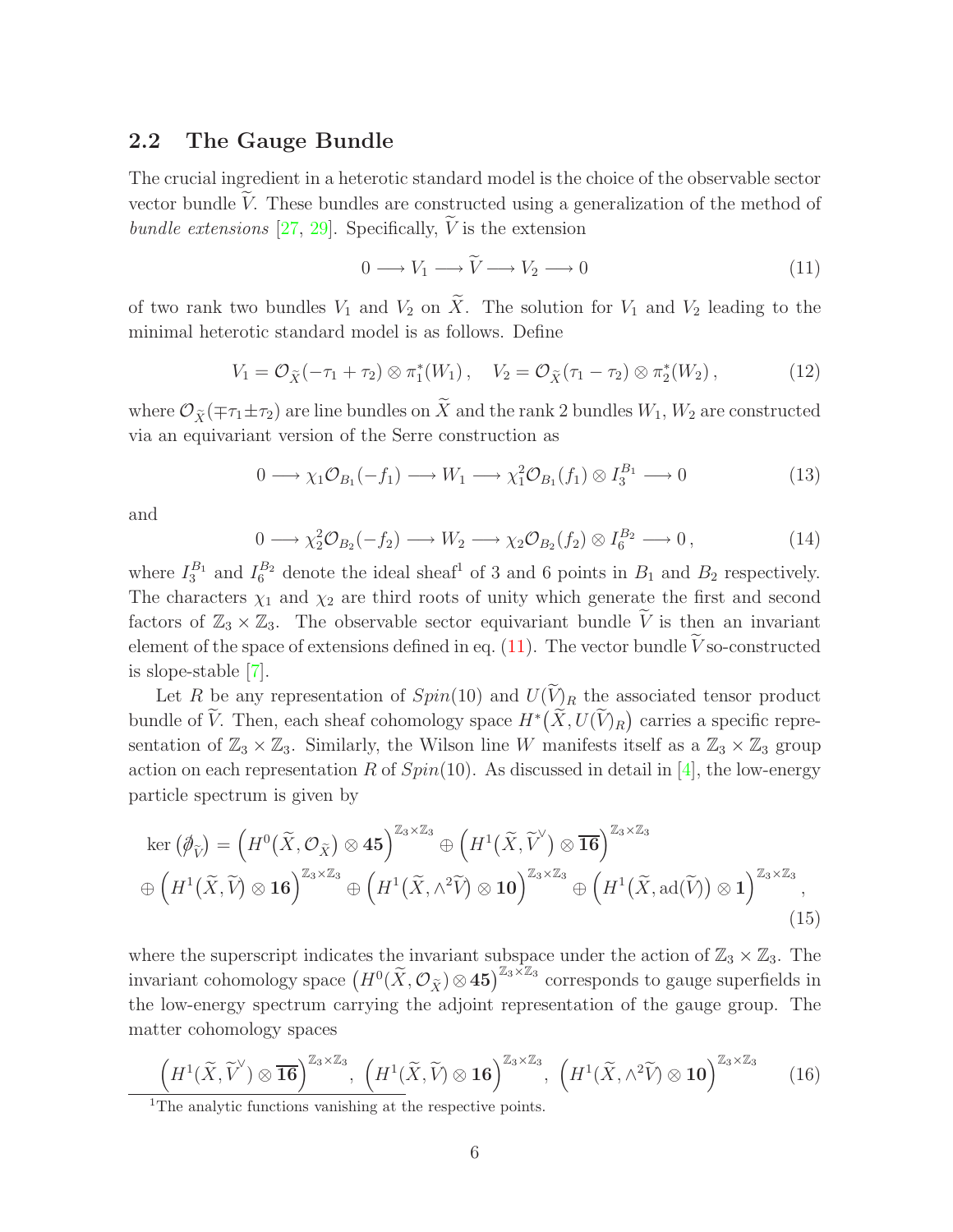<span id="page-8-2"></span>were all explicitly computed in [\[4\]](#page-19-4). One finds that  $H^1(\widetilde{X}, \widetilde{V}^{\vee}) = 0$  and, hence, there are no vector-like pairs of quark/lepton families. The space  $(H^1(\tilde{X}, \tilde{V}) \otimes 16)^{\mathbb{Z}_3 \times \mathbb{Z}_3}$  consists of three chiral families of quarks/leptons, each family with a right-handed neutrino [\[47](#page-22-12)], and transforming as

$$
Q = (3, 2, 1, 1), \quad u = (\overline{3}, 1, -4, -1), \quad d = (\overline{3}, 1, 2, -1) \tag{17}
$$

<span id="page-8-3"></span>and

$$
L = (1, 2, -3, -3), \quad e = (1, 1, 6, 3), \quad \nu = (1, 1, 0, 3)
$$
 (18)

under  $SU(3)_C \times SU(2)_L \times U(1)_Y \times U(1)_{B-L}$ . We have displayed the quantum numbers 3Y and  $3(B - L)$  for convenience. The cohomology space  $(H^1(\tilde{X}, \wedge^2 \tilde{V}) \otimes 10)^{\mathbb{Z}_3 \times \mathbb{Z}_3}$  is spanned by one vector-like pair of Higgs–Higgs conjugate superfields

<span id="page-8-4"></span>
$$
H = (1, 2, 3, 0), \quad \bar{H} = (1, \overline{2}, -3, 0).
$$
 (19)

That is, the matter spectrum is precisely that of the MSSM. The remaining cohomology space,  $(H^1(\widetilde{X}, \text{ad}(\widetilde{V})) \otimes 1)^{\mathbb{Z}_3 \times \mathbb{Z}_3}$ , was computed using the formalism introduced in [\[43\]](#page-22-8) and corresponds to 13 vector bundle moduli.

#### <span id="page-8-0"></span>2.3 Cubic Terms in the Superpotential

In this paper, we will focus on computing Yukawa terms. It follows from eq. [\(15\)](#page-7-2) that the 4-dimensional Higgs and quark/lepton fields correspond to certain  $\bar{\partial}$ -closed (0, 1)forms on  $\tilde{X}$  with values in the vector bundle  $\wedge^2 V$  and  $\tilde{V}$  respectively. Since both H and  $\bar{H}$  arise from the same cohomology space, we will denote either of these 1-forms simply as  $\Psi^H$ . For the same reason, we will schematically represent any quark/lepton doublet by  $\Psi^{(2)}$  and any singlet 1-form by  $\Psi^{(1)}$ , in any family. They can be written as

<span id="page-8-5"></span>
$$
\Psi^{H} = \psi_{\bar{\iota}[ab]}^{H} d\bar{z}^{\bar{\iota}}, \quad \Psi^{(1)} = \psi_{\bar{\iota}a}^{(1)} d\bar{z}^{\bar{\iota}}, \quad \Psi^{(2)} = \psi_{\bar{\iota}b}^{(2)} d\bar{z}^{\bar{\iota}}, \tag{20}
$$

where a, b are valued in the  $SU(4)$  bundle  $\overline{V}$  and  $\{z^{\iota}, \bar{z}^{\bar{\iota}}\}$  are coordinates on the Calabi-Yau threefold  $\tilde{X}$ . Doing the dimensional reduction of the 10-dimensional Lagrangian yields cubic terms in the superpotential of the 4-dimensional effective action. It turns out [\[13](#page-20-8)] that the coefficients of the cubic couplings are simply the various allowed ways to obtain a number out of the forms  $\Psi^H$ ,  $\Psi^{(1)}$ ,  $\Psi^{(2)}$ . That is

<span id="page-8-1"></span>
$$
W = \dots + \lambda_u Q H u + \lambda_d Q \bar{H} d + \lambda_\nu L H \nu + \lambda_e L \bar{H} e \tag{21}
$$

with the coefficients  $\lambda$  determined by

$$
\lambda = \int_{\tilde{X}} \Omega \wedge \text{Tr} \left[ \Psi^{(2)} \wedge \Psi^{H} \wedge \Psi^{(1)} \right] =
$$
\n
$$
= \int_{\tilde{X}} \Omega \wedge \left( \epsilon^{abcd} \psi_{\bar{t}a}^{(2)} \psi_{\bar{\kappa}[bc]}^{H} \psi_{\bar{\epsilon}d}^{(1)} \right) d\bar{z}^{\bar{t}} \wedge d\bar{z}^{\bar{\kappa}} \wedge d\bar{z}^{\bar{\kappa}}
$$
\n(22)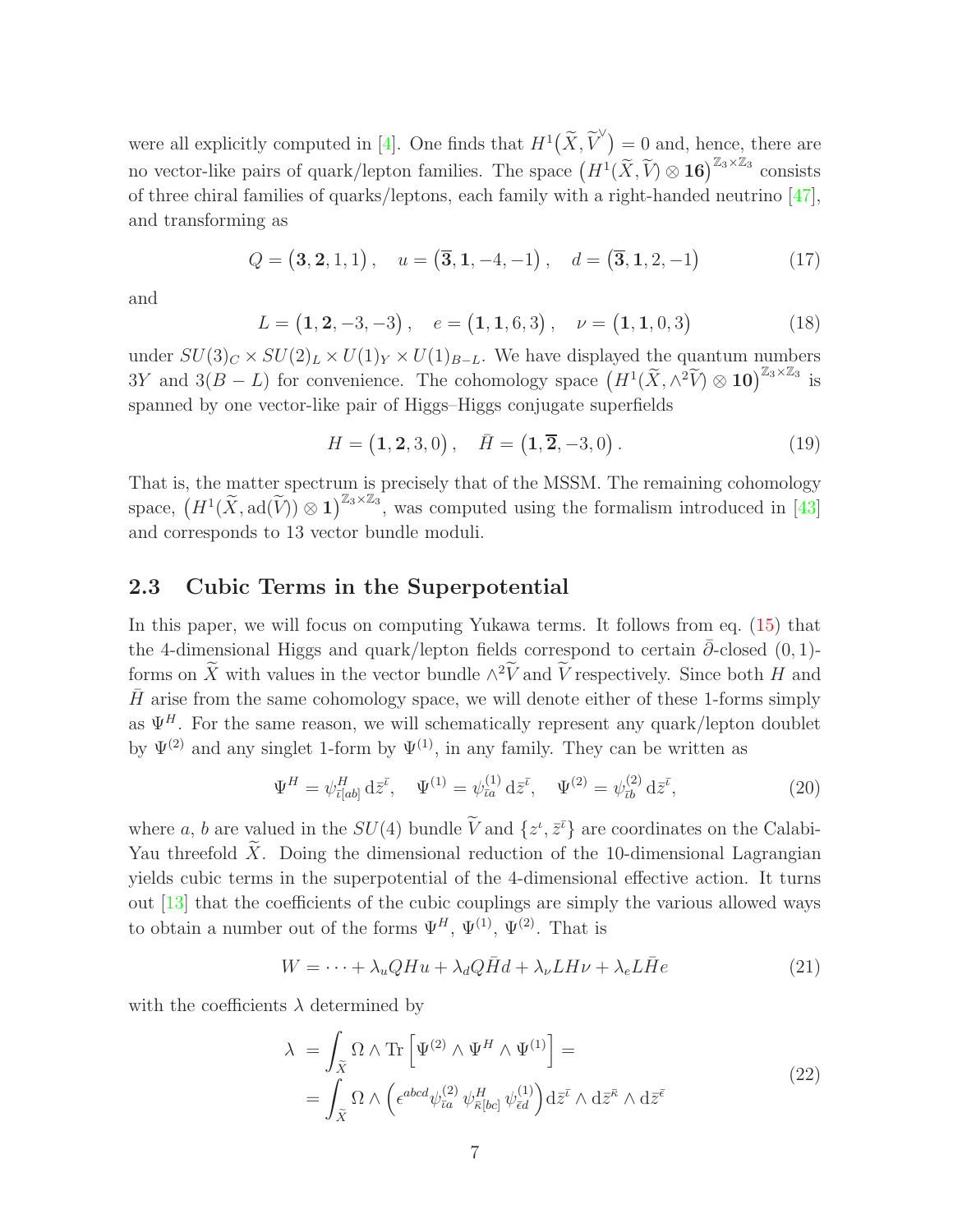and  $\Omega$  is the holomorphic (3,0)-form. Mathematically, we are using the wedge product together with a contraction of the vector bundle indices (that is, the determinant  $\wedge^4 V =$  $\mathcal{O}_{\widetilde{X}}$  to obtain a product

$$
H^{1}\left(\widetilde{X},\widetilde{V}\right)\otimes H^{1}\left(\widetilde{X},\wedge^{2}\widetilde{V}\right)\otimes H^{1}\left(\widetilde{X},\widetilde{V}\right)\longrightarrow H^{3}\left(\widetilde{X},\widetilde{V}\otimes\wedge^{2}\widetilde{V}\otimes\widetilde{V}\right)\longrightarrow H^{3}\left(\widetilde{X},\mathcal{O}_{\widetilde{X}}\right)
$$
(23)

plus the fact that on the Calabi-Yau manifold  $\widetilde{X}$ 

<span id="page-9-5"></span><span id="page-9-2"></span>
$$
H^3\left(\tilde{X}, \mathcal{O}_{\tilde{X}}\right) = H^3\left(\tilde{X}, K_{\tilde{X}}\right) = H_{\bar{\partial}}^{3,3}\left(\tilde{X}\right) = H^6\left(\tilde{X}\right)
$$
\n(24)

can be integrated over. If one were to use the heterotic string with the "standard embedding", then the above product would simplify further to the intersection of certain cycles in the Calabi-Yau threefold [\[48,](#page-22-13) [49](#page-22-14)]. However, in our case there is no such description.

Hence, to compute Yukawa terms, we must first analyze the cohomology groups

<span id="page-9-4"></span>
$$
H^{1}\left(\widetilde{X},\widetilde{V}\right), H^{1}\left(\widetilde{X},\wedge^{2}\widetilde{V}\right), H^{3}\left(\widetilde{X},\mathcal{O}_{\widetilde{X}}\right)
$$
\n(25)

and the action of  $\mathbb{Z}_3 \times \mathbb{Z}_3$  on these spaces. We then have to evaluate the product in eq. [\(23\)](#page-9-2). As we will see in the following sections, the two independent elliptic fibrations of  $\widetilde{X}$  will force some, but not all, products to vanish.

## <span id="page-9-1"></span><span id="page-9-0"></span>3 The First Elliptic Fibration

#### 3.1 The Leray Spectral Sequence

As discussed in detail in [\[4\]](#page-19-4), the cohomology spaces on  $\widetilde{X}$  are obtained by using two Leray spectral sequences. In this section, we consider the first of these sequences corresponding to the projection

<span id="page-9-3"></span>
$$
\widetilde{X} \xrightarrow{\pi_2} B_2. \tag{26}
$$

For any sheaf  $\mathcal F$  on  $\widetilde X$ , the Leray spectral sequence tells us that<sup>2</sup>

$$
H^{i}\left(\widetilde{X},\mathcal{F}\right) = \bigoplus_{p,q}^{p+q=i} H^{p}\left(B_{2}, R^{q}\pi_{2*}\mathcal{F}\right),\tag{27}
$$

<sup>2</sup> In all the spectral sequences we are considering in this paper, higher differentials vanish trivially. Hence, the  $E_2$  and  $E_{\infty}$  tableaux are equal and we will not distinguish them in the following. Furthermore, there are no extension ambiguities for C-vector spaces.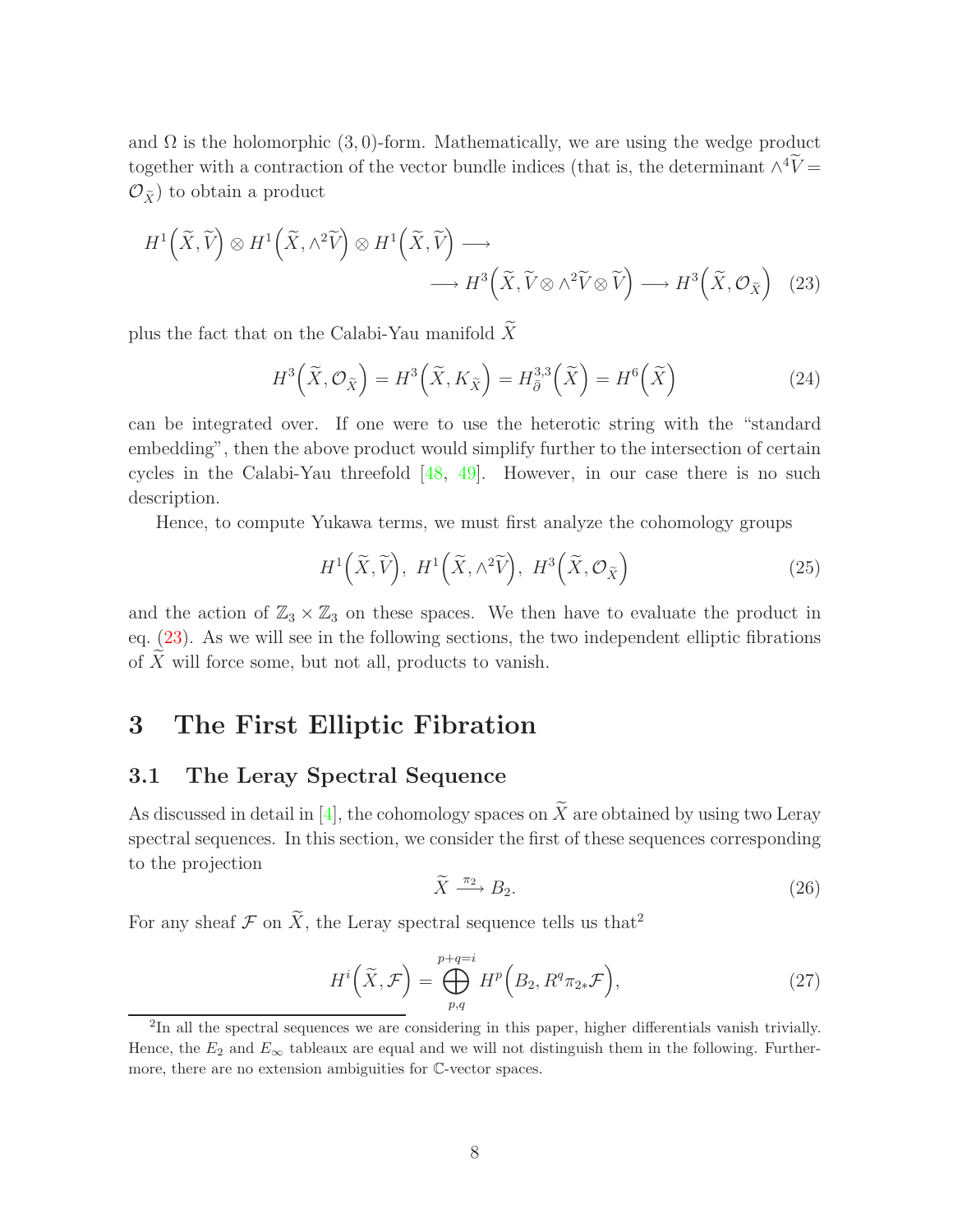where the only non-vanishing entries are for  $p = 0, 1, 2$  (since  $\dim_{\mathbb{C}}(B_2) = 2$ ) and  $q = 0, 1$ (since the fiber of  $\tilde{X}$  is an elliptic curve, therefore of complex dimension one). Note that the cohomologies  $H^p(B_2, R^q\pi_{2*}\mathcal{F})$  fill out the  $2 \times 3$  tableau<sup>3</sup>

|  |       | $q=1 \left  H^0(B_2, R^1\pi_{2*}\mathcal{F}) \right  H^1(B_2, R^1\pi_{2*}\mathcal{F}) \left  H^2(B_2, R^1\pi_{2*}\mathcal{F}) \right $                                      |  |
|--|-------|-----------------------------------------------------------------------------------------------------------------------------------------------------------------------------|--|
|  |       | $q=0$ $H^0(B_2, \overline{\pi_{2*} \mathcal{F}})$ $H^1(B_2, \pi_{2*} \mathcal{F})$ $H^2(B_2, \pi_{2*} \mathcal{F})$ $\Rightarrow H^{p+q}(\widetilde{X}, \mathcal{F}),$ (28) |  |
|  | $p=1$ | $n=2$                                                                                                                                                                       |  |

where " $\Rightarrow H^{p+q}(\tilde{X}, \mathcal{F})$ " reminds us of which cohomology group the tableau is computing. Such tableaux are very useful in keeping track of the elements of Leray spectral sequences. As is clear from eq. [\(27\)](#page-9-3), the sum over the diagonals yields the desired cohomology of  $\mathcal F$ . In the following, it will be very helpful to define

<span id="page-10-1"></span>
$$
H^p\left(B_2, R^q \pi_{2*} \mathcal{F}\right) \equiv (p, q | \mathcal{F}). \tag{29}
$$

Using this abbreviation, the tableau eq. [\(28\)](#page-10-1) reads

$$
q=1 \n\begin{array}{c|c|c|c}\n(0,1|\mathcal{F}) & (1,1|\mathcal{F}) & (2,1|\mathcal{F}) \\
\hline\n(q=0 \n\end{array}\n\quad\n\begin{array}{c|c|c}\n(0,0|\mathcal{F}) & (1,0|\mathcal{F}) & (2,0|\mathcal{F}) \\
\hline\np=0 & p=1 & p=2\n\end{array}\n\Rightarrow H^{p+q}(\widetilde{X},\mathcal{F}).\n\tag{30}
$$

#### <span id="page-10-0"></span>3.2 Degrees and Products

On the level of differential forms, we can understand the Leray spectral sequence as decomposing differential forms into the number p of legs in the direction of the base and the number  $q$  of legs in the fiber direction. Obviously, this extra grading is preserved under the wedge-product of the differential forms. Hence, any product

$$
H^i\left(\widetilde{X}, \mathcal{F}_1\right) \otimes H^j\left(\widetilde{X}, \mathcal{F}_2\right) \longrightarrow H^{i+j}\left(\widetilde{X}, \mathcal{F}_1 \otimes \mathcal{F}_2\right) \tag{31}
$$

<span id="page-10-2"></span>not only has to end up in overall degree  $i+j$ , but also has to preserve the  $(p, q)$ -grading. That is,

$$
(p_1, q_1 | \mathcal{F}_1) \otimes (p_2, q_2 | \mathcal{F}_2) \longrightarrow (p_1 + p_2, q_1 + q_2 | \mathcal{F}_1 \otimes \mathcal{F}_2)
$$
  
\n
$$
\cap \qquad \cap \qquad \cap
$$
  
\n
$$
H^{p_1 + q_1}(\widetilde{X}, \mathcal{F}_1) \otimes H^{p_2 + q_2}(\widetilde{X}, \mathcal{F}_2) \longrightarrow H^{p_1 + p_2 + q_1 + q_2}(\widetilde{X}, \mathcal{F}_1 \otimes \mathcal{F}_2).
$$
\n(32)

This is all we are going to need in the following, but we would like to mention the following caveat. Although it does not happen here, sometimes the push-down is not a

<sup>&</sup>lt;sup>3</sup>Recall that the zero-th derived push-down is just the ordinary push-down,  $R^0\pi_{2*} = \pi_{2*}$ .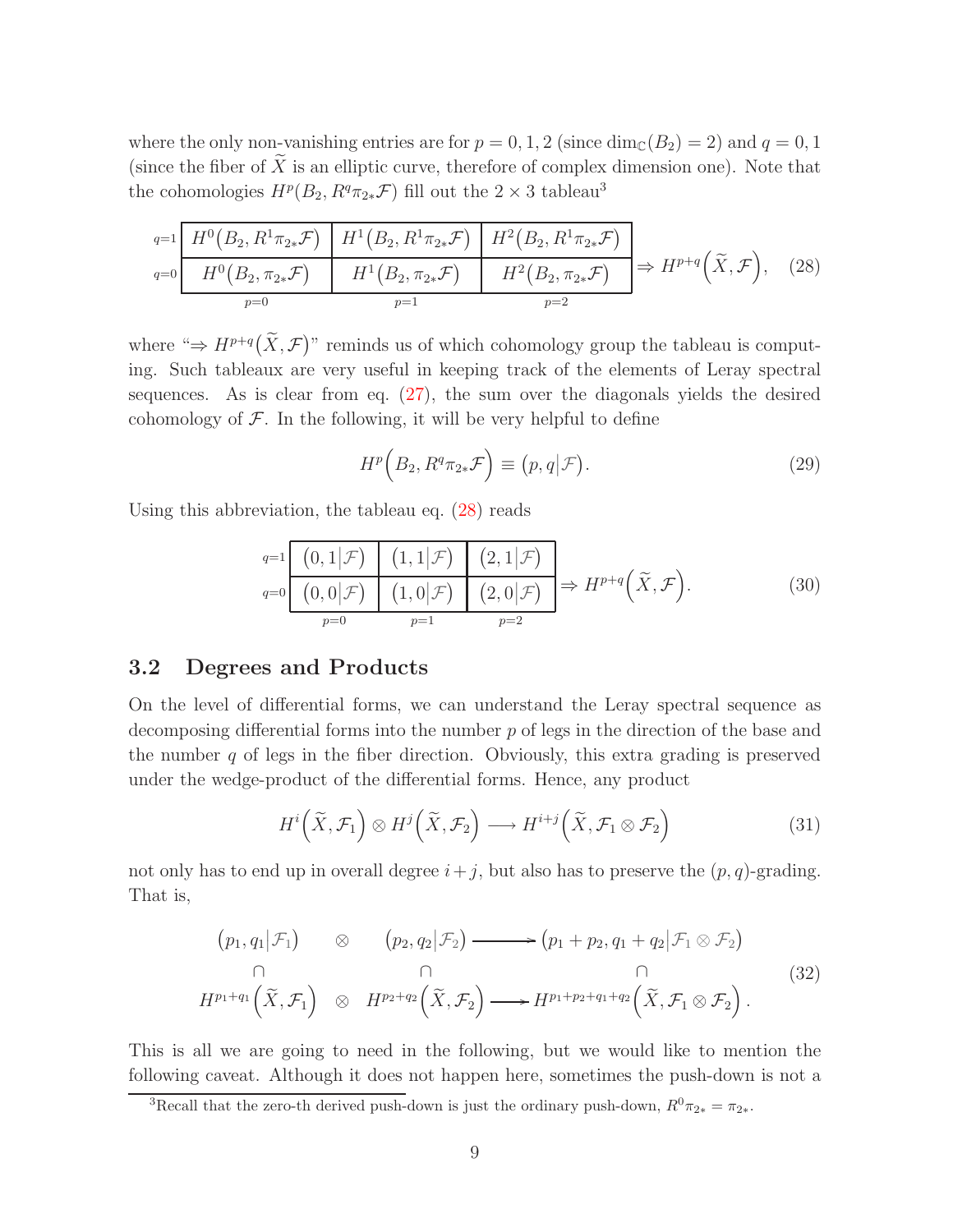vector bundle, but a (non-locally free) sheaf. Then the identification with bundle-valued differential forms is not possible. The way around this is well-known; one has to replace the coherent sheaf by a complex of vector bundles. Now one can again think in terms of differential forms, but at the cost of working in the derived category. What can and does happen in general is the appearance of derived tensor products. That is, the tensor product of complexes may no longer be quasi-isomorphic to a complex with only one entry. The effect is that the product ends up in

<span id="page-11-2"></span>
$$
(p_1, q_1 | \mathcal{F}_1) \otimes (p_2, q_2 | \mathcal{F}_2) \longrightarrow \bigoplus_{n=0}^{\min(\text{hd}(\mathcal{F}_1), \text{hd}(\mathcal{F}_2))} (p_1 + p_2 + n, q_1 + q_2 - n | \mathcal{F}_1 \otimes \mathcal{F}_2), \quad (33)
$$

where hd  $(\mathcal{F}_i)$  +1 is the length of the shortest locally free resolution of  $\mathcal{F}_i$ . In all products that occur in this paper  $\text{hd}(\mathcal{F}) = 0$  and, hence, eq. [\(33\)](#page-11-2) simplifies to eq. [\(32\)](#page-10-2).

#### <span id="page-11-0"></span>3.3 The First Leray Decomposition of the Volume Form

Let us first discuss the  $(p, q)$  Leray tableau for the sheaf  $\mathcal{F} = \mathcal{O}_{\tilde{X}}$ , which is the last term in eq. [\(25\)](#page-9-4). Since this is the trivial line bundle, it immediately follows that

$$
\begin{array}{c}\n q=1 \hspace{1cm} 0 & 0 & 1 \\
 \hline\n q=0 & 1 & 0 & 0\n \end{array}\n \Rightarrow H^{p+q}\left(\widetilde{X}, \mathcal{O}_{\widetilde{X}}\right).\n \tag{34}
$$

From eqns.  $(27)$  and  $(34)$  we see that

<span id="page-11-5"></span><span id="page-11-4"></span><span id="page-11-3"></span>
$$
H^3\left(\tilde{X}, \mathcal{O}_{\tilde{X}}\right) = \left(2, 1 | \mathcal{O}_{\tilde{X}}\right) = 1,\tag{35}
$$

where the 1 indicates that  $H^3(X, \mathcal{O}_{\tilde{X}})$  is a one-dimensional space carrying the trivial action of  $\mathbb{Z}_3 \times \mathbb{Z}_3$ .

#### <span id="page-11-1"></span>3.4 The First Leray Decomposition of Higgs Fields

Now consider the  $(p, q)$  Leray tableau for the sheaf  $\mathcal{F} = \wedge^2 V$ , which is the second term in eq. [\(25\)](#page-9-4). This can be explicitly computed and is given by

$$
\begin{array}{c|c}\n q=1 & 0 & \rho_4 & 0 \\
 \hline\n 0 & \rho_4 & 0 & \Rightarrow H^{p+q} \left( \widetilde{X}, \wedge^2 \widetilde{V} \right), \\
 p=0 & p=1 & p=2\n \end{array}\n \tag{36}
$$

where  $\rho_4$  is the four-dimensional representation

<span id="page-11-6"></span>
$$
\rho_4 = \chi_2 \oplus \chi_2^2 \oplus \chi_1 \chi_2^2 \oplus \chi_1^2 \chi_2 \tag{37}
$$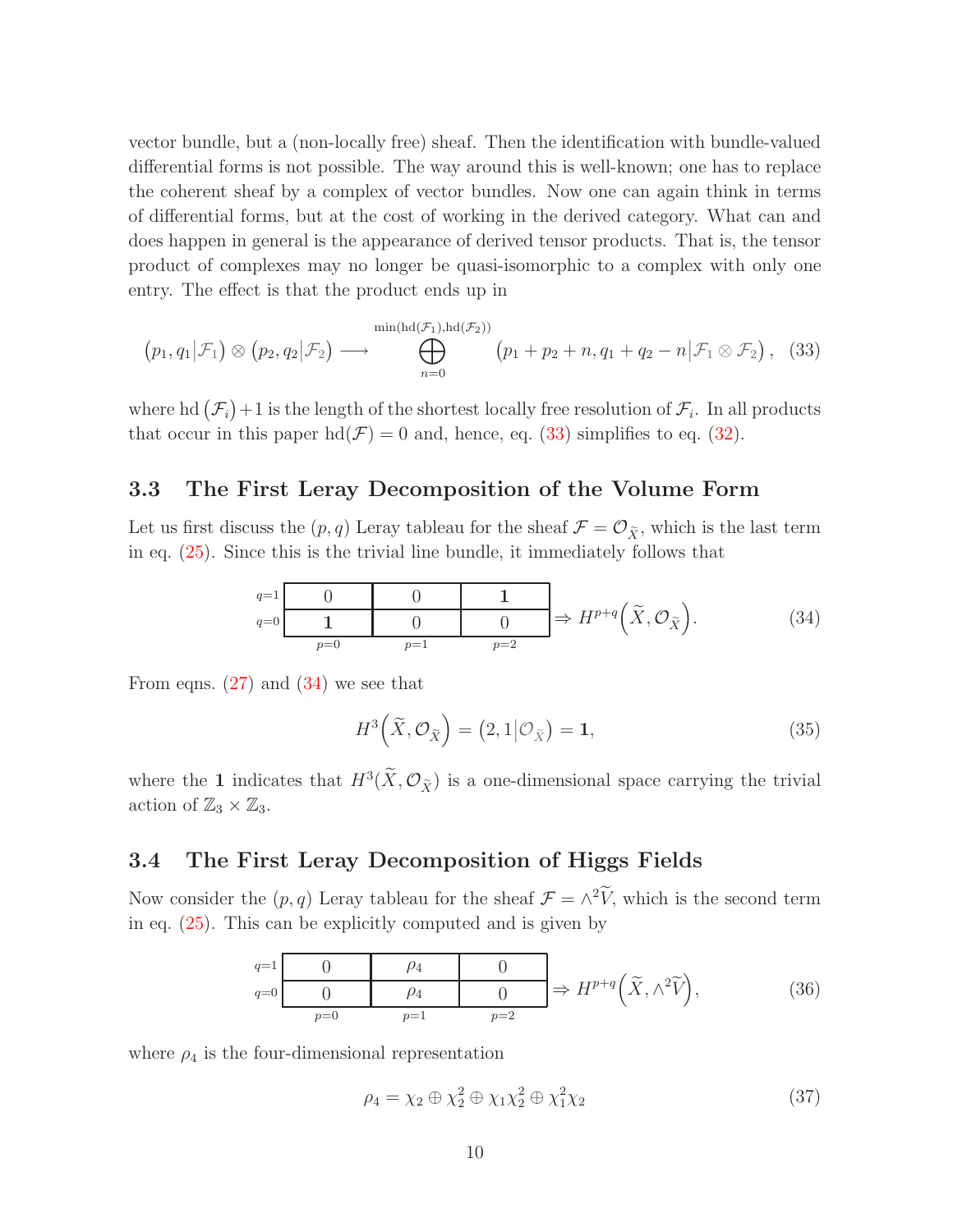of  $\mathbb{Z}_3 \times \mathbb{Z}_3$ . In general, it follows from eq. [\(27\)](#page-9-3) that  $H^1(\widetilde{X}, \wedge^2 \widetilde{V})$  is the sum of the two subspaces  $(0,1/\wedge^2 \widetilde{V}) \oplus (1,0/\wedge^2 \widetilde{V})$ . However, we see from the Leray tableau eq. [\(36\)](#page-11-4) that the  $(0,1/\wedge^2 \widetilde{V})$  space vanishes. Hence,

<span id="page-12-4"></span><span id="page-12-2"></span>
$$
H^{1}\left(\widetilde{X},\wedge^{2}\widetilde{V}\right) = \left(1,0\big|\wedge^{2}\widetilde{V}\right) = \rho_{4}.\tag{38}
$$

## <span id="page-12-0"></span>3.5 The First Leray Decomposition of the Quark/Lepton Fields

Now consider the  $(p, q)$  Leray tableau for the sheaf  $\mathcal{F} = \tilde{V}$ , which is the first term in eq. [\(25\)](#page-9-4). This can be explicitly computed and is given by

$$
\begin{array}{c|c}\n q=1 & RG & 0 & 0 \\
\hline\n0 & RG^{\oplus 2} & 0 & \Rightarrow H^{p+q}(\widetilde{X}, \widetilde{V}), \\
 p=0 & p=1 & p=2\n\end{array} \tag{39}
$$

where RG is the regular representation of  $\mathbb{Z}_3 \times \mathbb{Z}_3$  given by

$$
RG = 1 \oplus \chi_1 \oplus \chi_2 \oplus \chi_1^2 \oplus \chi_2^2 \oplus \chi_1 \chi_2 \oplus \chi_1 \chi_2^2 \oplus \chi_1^2 \chi_2 \oplus \chi_1^2 \chi_2^2. \tag{40}
$$

It follows from eq. [\(27\)](#page-9-3) that  $H^1(X, V)$  is the sum of the two subspaces

<span id="page-12-7"></span><span id="page-12-6"></span><span id="page-12-3"></span>
$$
H^{1}\left(\widetilde{X},\widetilde{V}\right) = \left(0,1\big|\widetilde{V}\right) \oplus \left(1,0\big|\widetilde{V}\right). \tag{41}
$$

Furthermore, eq. [\(39\)](#page-12-2) tells us that

$$
(0,1|\tilde{V}) = RG, \quad (1,0|\tilde{V}) = RG^{\oplus 2}.
$$
 (42)

Technically, the structure of eq. [\(41\)](#page-12-3) is associated with the fact that the cohomology  $H^*(\widetilde{X}, \widetilde{V})$  decomposes into  $H^*(\widetilde{X}, V_1) \oplus H^*(\widetilde{X}, V_2)$ . It turns out that the two subspaces in eq.  $(41)$  arise as

$$
RG = H1(\widetilde{X}, V_1), \quad RG^{\oplus 2} = H1(\widetilde{X}, V_2)
$$
\n(43)

<span id="page-12-1"></span>respectively.

## 3.6 The (p,q) Selection Rule

<span id="page-12-5"></span>Having computed the decompositions of  $H^3(X, \mathcal{O}_{\tilde{X}}), H^1(X, \wedge^2 V)$  and  $H^1(X, V)$  into their  $(p, q)$  Leray subspaces, we can now analyze the  $(p, q)$  components of the triple product

$$
H^{1}\left(\widetilde{X},\widetilde{V}\right)\otimes H^{1}\left(\widetilde{X},\wedge^{2}\widetilde{V}\right)\otimes H^{1}\left(\widetilde{X},\widetilde{V}\right)\longrightarrow H^{3}\left(\widetilde{X},\mathcal{O}_{\widetilde{X}}\right)
$$
(44)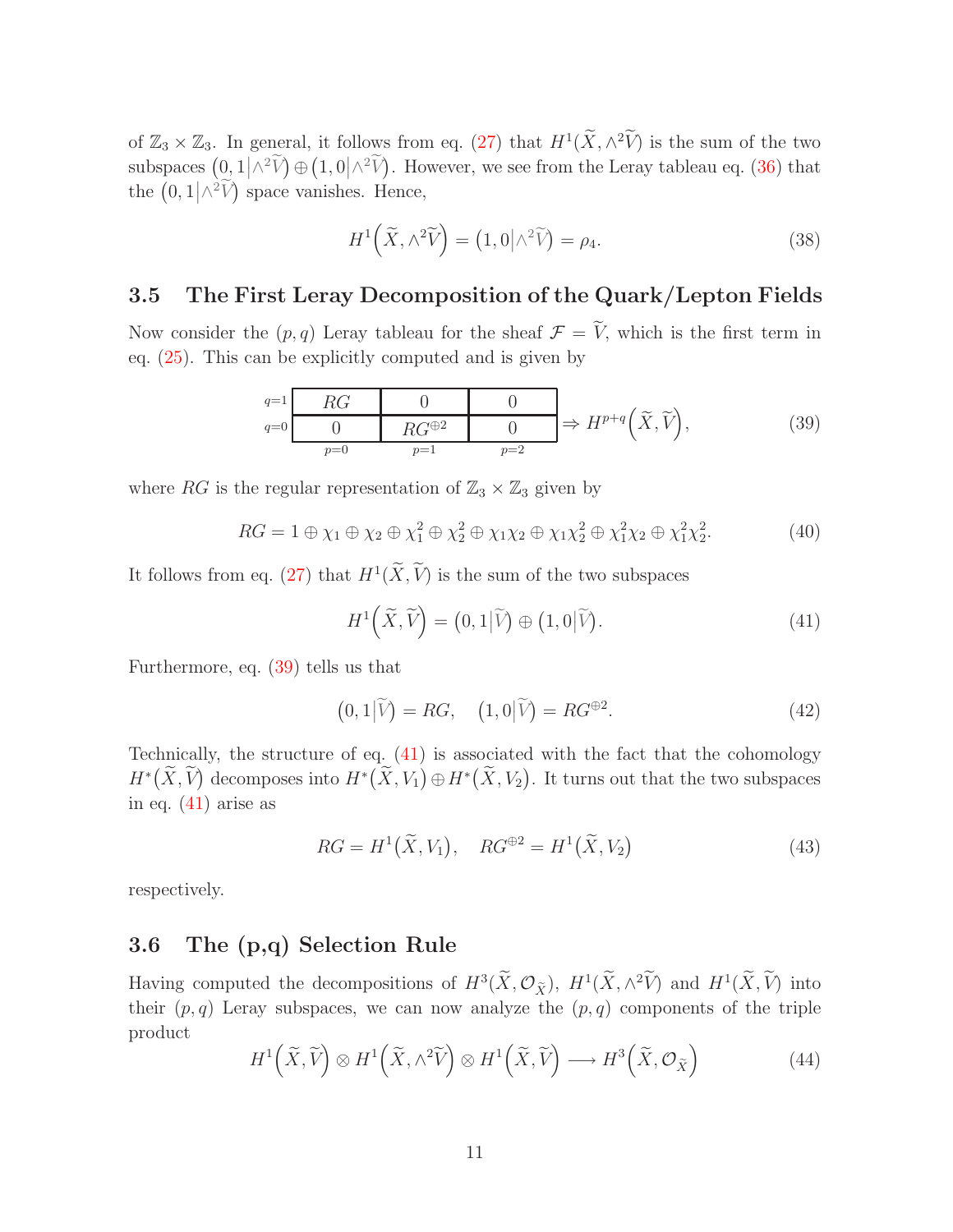given in eq.  $(23)$ . Inserting eqns.  $(38)$  and  $(41)$ , we see that

$$
H^{1}(\widetilde{X},\widetilde{V})\otimes H^{1}(\widetilde{X},\wedge^{2}\widetilde{V})\otimes H^{1}(\widetilde{X},\widetilde{V}) =
$$
\n
$$
\left((0,1|\widetilde{V})\oplus(1,0|\widetilde{V})\right)\otimes(1,0|\wedge^{2}\widetilde{V})\otimes((0,1|\widetilde{V})\oplus(1,0|\widetilde{V})) =
$$
\n
$$
\underbrace{\left((0,1|\widetilde{V})\otimes(1,0|\wedge^{2}\widetilde{V})\otimes(1,0|\widetilde{V})\right)^{\oplus2}}_{\text{total }(p,q) degree }=(2,1)}\oplus \underbrace{\left((1,0|\widetilde{V})\otimes(1,0|\wedge^{2}\widetilde{V})\otimes(1,0|\widetilde{V})\right)}_{\text{total }(p,q) degree }=(3,0)}\oplus \underbrace{\left((0,1|\widetilde{V})\otimes(0,1|\wedge^{2}\widetilde{V})\otimes(0,1|\widetilde{V})\right)}_{\text{total }(p,q) degree }=(0,3)}
$$
\n
$$
(45)
$$

Because of the  $(p, q)$  degree, we see from eq. [\(35\)](#page-11-5) that only the first term can have a non-zero product in

$$
H^3\left(\widetilde{X}, \mathcal{O}_{\widetilde{X}}\right) = \left(2, 1 | \mathcal{O}_{\widetilde{X}}\right). \tag{46}
$$

It follows that the first quark/lepton family, which arises from

$$
(0,1|\widetilde{V}) = RG,\t(47)
$$

will form non-vanishing Yukawa terms with the second and third quark/lepton families coming from

<span id="page-13-2"></span>
$$
(1,0|\tilde{V}) = RG^{\oplus 2}.
$$
\n(48)

All other Yukawa couplings must vanish. We refer to this as the (p, q) *Leray degree selection rule*. We conclude that the only non-zero product in eq. [\(44\)](#page-12-5) is of the form

$$
(0,1|\widetilde{V}) \otimes (1,0|\wedge^2 \widetilde{V}) \otimes (1,0|\widetilde{V}) \longrightarrow (2,1|\mathcal{O}_{\widetilde{X}}). \tag{49}
$$

Roughly what happens is the following. The holomorphic  $(3,0)$ -form  $\Omega$  has two legs in the base and one leg in the fiber direction. According to eq. [\(38\)](#page-12-4), both 1-forms  $\Psi^H$ corresponding to Higgs and Higgs conjugate have their one leg in the base direction. Therefore, the wedge product in eq. [\(22\)](#page-8-1) can only be non-zero if one quark/lepton 1 form  $\Psi$  has its leg in the base direction and the other quark/lepton 1-form  $\Psi$  has its leg in the fiber direction.

We conclude that due to a selection rule for the  $(p, q)$  Leray degree, the Yukawa terms in the effective low energy theory can involve only a coupling of the first quark/lepton family to the second and third. All other Yukawa couplings must vanish.

# <span id="page-13-1"></span><span id="page-13-0"></span>4 The Second Elliptic Fibration

#### 4.1 The Second Leray Spectral Sequence

So far, we only made use of the fact that our Calabi-Yau manifold is an elliptic fibration over the base  $B_2$ . But the  $dP_9$  surface  $B_2$  is itself elliptically fibered over  $\mathbb{P}^1$ . Consequently, there is yet another selection rule coming from the second elliptic fibration.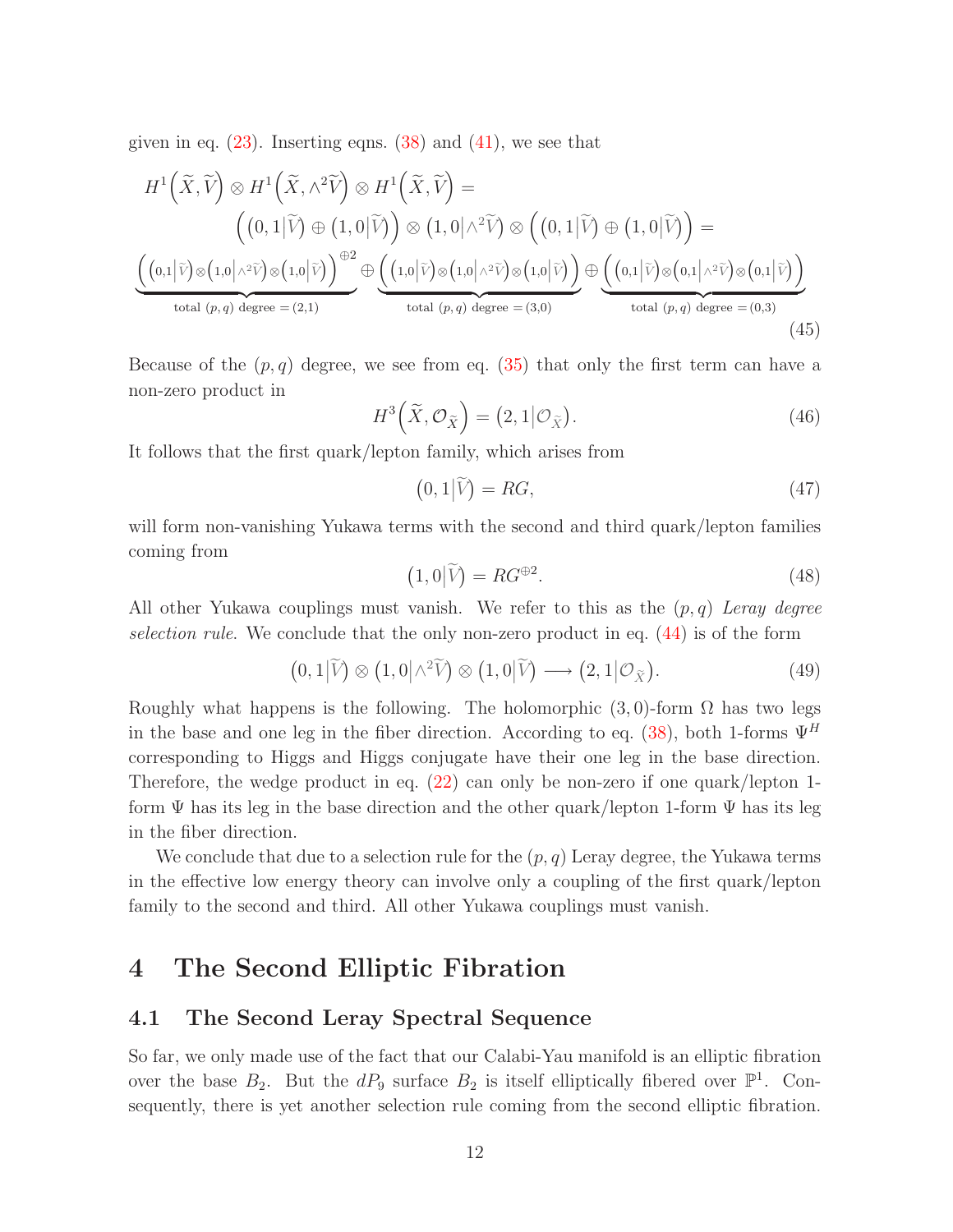Therefore, we now consider the second Leray spectral sequence corresponding to the projection

$$
B_2 \xrightarrow{\beta_2} \mathbb{P}^1. \tag{50}
$$

For any sheaf  $\hat{\mathcal{F}}$  on  $B_2$ , the Leray sequence now starts with a 2 × 2 Leray tableau

$$
\begin{array}{ccc}\n t=1 & H^{0}(\mathbb{P}^{1}, R^{1}\beta_{2*}\hat{\mathcal{F}}) & H^{1}(\mathbb{P}^{1}, R^{1}\beta_{2*}\hat{\mathcal{F}}) \\
 H^{0}(\mathbb{P}^{1}, \beta_{2*}\hat{\mathcal{F}}) & H^{1}(\mathbb{P}^{1}, \beta_{2*}\hat{\mathcal{F}}) & H^{s+t}(B_{2}, \hat{\mathcal{F}}).\n\end{array}
$$
\n
$$
(51)
$$

Again, the sum over the diagonals yields the desired cohomology of  $\hat{\mathcal{F}}$ . Note that to evaluate the product eq.  $(49)$ , we need the [s, t] Leray tableaux for

$$
\widehat{\mathcal{F}} = R^1 \pi_{2*}(\widetilde{V}), \ \pi_{2*}(\widetilde{V}), \ \pi_{2*}(\wedge^2 \widetilde{V}), \ R^1 \pi_{2*}(\mathcal{O}_{\widetilde{X}}).
$$
\n
$$
(52)
$$

In the following, it will be useful to define

$$
H^s\big(\mathbb{P}^1, R^t\beta_{2*}\big(R^q\pi_{2*}\big(\mathcal{F}\big)\big)\bigg) \equiv [s, t|q, \mathcal{F}]. \tag{53}
$$

One can think of  $[s, t | q, \mathcal{F}]$  as the subspace of  $H^*(\widetilde{X}, \mathcal{F})$  that can be written as forms with q legs in the  $\pi_2$ -fiber direction, t legs in the  $\beta_2$ -fiber direction, and s legs in the base  $\mathbb{P}^1$  direction.

#### <span id="page-14-0"></span>4.2 The Second Leray Decomposition of the Volume Form

Let us first discuss the [s, t] Leray tableau for  $\hat{\mathcal{F}} = R^1 \pi_{2*}(\mathcal{O}_{\tilde{X}}) = K_{B_2}$ , the canonical line bundle. It follows immediately that

$$
\begin{array}{ccc}\nt=1 & 0 & 1 \\
\hline\n0 & 0 & 0 \\
\hline\ns=0 & s=1\n\end{array}\n\Rightarrow H^{s+t}\left(B_2, R^1\pi_{2*}\left(\mathcal{O}_{\tilde{X}}\right)\right).
$$
\n(54)

In our notation, this means that

<span id="page-14-1"></span>
$$
H^2\left(B_2, R^1\pi_{2*}\left(\mathcal{O}_{\widetilde{X}}\right)\right) = \left[1, 1|1, \mathcal{O}_{\widetilde{X}}\right]
$$
\n
$$
(55)
$$

has pure  $[s, t] = [1, 1]$  degree. To summarize, we see that

$$
H^3\left(\tilde{X}, \mathcal{O}_{\tilde{X}}\right) = \left(2, 1 | \mathcal{O}_{\tilde{X}}\right) = \left[1, 1 | 1, \mathcal{O}_{\tilde{X}}\right] = 1. \tag{56}
$$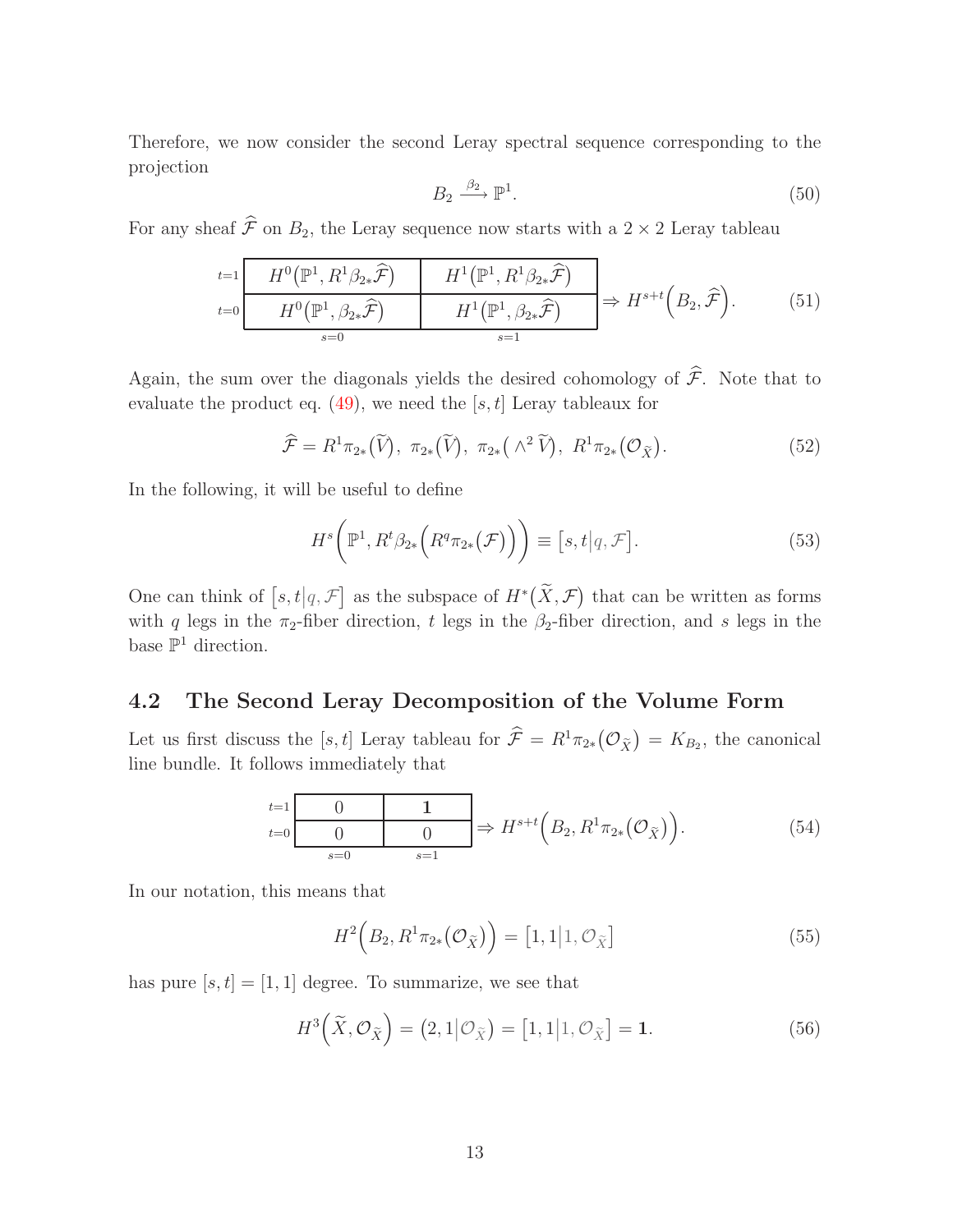#### <span id="page-15-0"></span>4.3 The Second Leray Decomposition of Higgs Fields

Now consider the [s, t] Leray tableau for the sheaf  $\hat{\mathcal{F}} = \pi_{2*}(\Lambda^2 \tilde{V})$ . This can be explicitly computed and is given by

| $t=1$ |       |                                                                                                                                 |  |
|-------|-------|---------------------------------------------------------------------------------------------------------------------------------|--|
| $t=0$ |       | $ \chi_2 \oplus \overline{\chi_2^2 \oplus \chi_1^2 \chi_2} \rangle \Rightarrow H^{s+t}(B_2, \pi_{2*}(\wedge^2 \widetilde{V})).$ |  |
|       | $s=0$ |                                                                                                                                 |  |

This means that the 4 copies of the 10 of  $Spin(10)$  given in eq. [\(38\)](#page-12-4) split as

$$
H^{1}\left(\widetilde{X},\wedge^{2}\widetilde{V}\right) = \left(1,0\big|\wedge^{2}\widetilde{V}\right) = \left[0,1\big|0,\wedge^{2}\widetilde{V}\right] \oplus \left[1,0\big|0,\wedge^{2}\widetilde{V}\right],\tag{58}
$$

<span id="page-15-2"></span>where

<span id="page-15-4"></span>
$$
[0,1|0,\wedge^2 \widetilde{V}] = \chi_1 \chi_2^2
$$
  
\n
$$
[1,0|0,\wedge^2 \widetilde{V}] = \chi_2 \oplus \chi_2^2 \oplus \chi_1^2 \chi_2.
$$
\n
$$
(59)
$$

Note that

$$
[0,1|0,\wedge^2 \widetilde{V}] \oplus [1,0|0,\wedge^2 \widetilde{V}] = \rho_4
$$
\n(60)

<span id="page-15-1"></span>in eq.  $(37)$ , as it must.

## 4.4 The Second Leray Decomposition of the Quark/Lepton Fields

Finally, let us consider the  $[s, t]$  Leray tableau for the quark/lepton fields. We have already seen that, due to the  $(p, q)$  selection rule, both the first quark/lepton family arising from

$$
(0,1|\widetilde{V}) = RG \tag{61}
$$

and the second and third quark/lepton families coming from

$$
(1,0|\tilde{V}) = RG^{\oplus 2}
$$
\n(62)

must occur in non-vanishing Yukawa interactions. Therefore, we are only interested in the [s, t] decomposition of each of these subspaces. The  $(0,1|\tilde{V})$  subspace is associated with the degree 0 cohomology of the sheaf  $R^1\pi_{2*}(\widetilde{V})$ . The corresponding Leray tableau is given by

$$
\begin{array}{ccc}\nt=1 & 0 & 0 \\
\hline\nRG & 0 & \Rightarrow H^{s+t}\left(B_2, R^1\pi_{2*}(\widetilde{V})\right).\n\end{array} \tag{63}
$$

It follows that the first family of quarks/leptons has  $[s, t]$  degree  $[0, 0]$ ,

<span id="page-15-3"></span>
$$
(0,1|\widetilde{V}) = [0,0|1,\widetilde{V}] = RG.
$$
\n(64)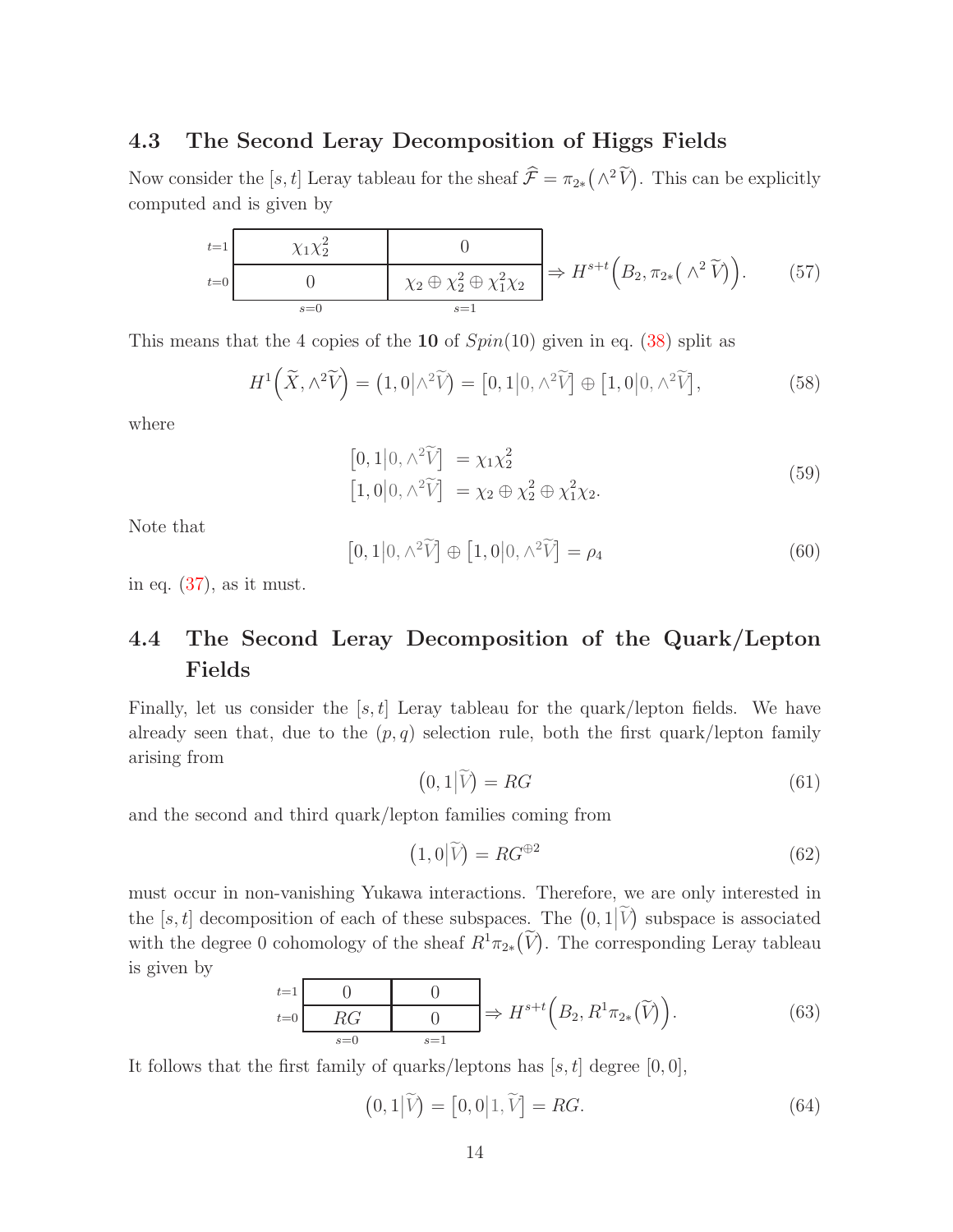The  $(1,0|\tilde{V})$  subspace is associated with the degree 1 cohomology of the sheaf  $\pi_{2*}(\tilde{V})$ . The corresponding Leray tableau is given by

$$
\begin{array}{ccc}\nt=1 & RG^{\oplus 2} & 0 \\
\hline\n0 & 0 & 0 \\
\hline\ns=0 & s=1\n\end{array}\n\Rightarrow H^{s+t}\left(B_2, \pi_{2*}(\widetilde{V})\right).
$$
\n(65)

It follows that the second and third families of quarks/leptons has  $[s, t]$  degree [0, 1],

<span id="page-16-2"></span>
$$
(1,0|\widetilde{V}) = [0,1|1,\widetilde{V}] = RG^{\oplus 2}.
$$
\n(66)

### <span id="page-16-0"></span>4.5 The [s,t] Selection Rule

Having computed the decompositions of the relevant cohomology spaces into their  $[s, t]$ Leray subspaces, we can now calculate the triple product eq.  $(23)$ . The  $(p, q)$  selection rule dictates that the only non-zero product is of the form eq. [\(49\)](#page-13-2). Now split each term in this product into its  $[s, t]$  subspaces, as given in eqns. [\(56\)](#page-14-1), [\(59\)](#page-15-2), and [\(64\)](#page-15-3) respectively. The result is

$$
[0,0]1,\widetilde{V}] \otimes ([0,1]0,\wedge^2 \widetilde{V}] \oplus [1,0]0,\wedge^2 \widetilde{V}] \otimes [0,1]1,\widetilde{V}] \longrightarrow [1,1]1,\mathcal{O}_{\widetilde{X}}]. (67)
$$

Clearly, this triple product vanishes by degree unless we choose the  $[1,0]0, \wedge^2 \widetilde{V}$  from the  $(1,0|\wedge^2 \widetilde{V})$  subspace. In this case, eq. [\(67\)](#page-16-2) becomes

<span id="page-16-4"></span>
$$
[0,0|1,\widetilde{V}] \otimes [1,0|0,\wedge^2 \widetilde{V}] \otimes [0,1|1,\widetilde{V}] \longrightarrow [1,1|1,\mathcal{O}_{\widetilde{X}}],
$$
\n(68)

which is consistent.

We conclude that there is, in addition to the  $(p, q)$  selection rule discussed above, a [s, t] *Leray degree selection rule*. This rule continues to allow non-vanishing Yukawa couplings of the first quark/lepton family with the second and third quark/lepton families, but only through the

$$
[1,0|0,\wedge^2 \widetilde{V}] = \chi_2 \oplus \chi_2^2 \oplus \chi_1^2 \chi_2 \tag{69}
$$

component of  $(1,0/\wedge^2 \widetilde{V})$  in eq. [\(58\)](#page-15-4).

#### <span id="page-16-1"></span>4.6 Wilson Lines

We have, in addition to the  $SU(4)$  instanton, a non-vanishing Wilson line. Its effect is to break the  $Spin(10)$  gauge group down to the desired  $SU(3)_C \times SU(2)_L \times U(1)_Y \times U(1)_{B-L}$ gauge group. First, consider the 16 matter representations. We choose the Wilson line W so that its  $\mathbb{Z}_3 \times \mathbb{Z}_3$  action on each **16** is given by

<span id="page-16-3"></span>
$$
\mathbf{16} = \left[ \chi_1 \chi_2^2 Q \oplus \chi_2^2 e \oplus \chi_1^2 \chi_2^2 u \right] \oplus \left[ L \oplus \chi_1^2 d \right] \oplus \chi_2 \nu, \tag{70}
$$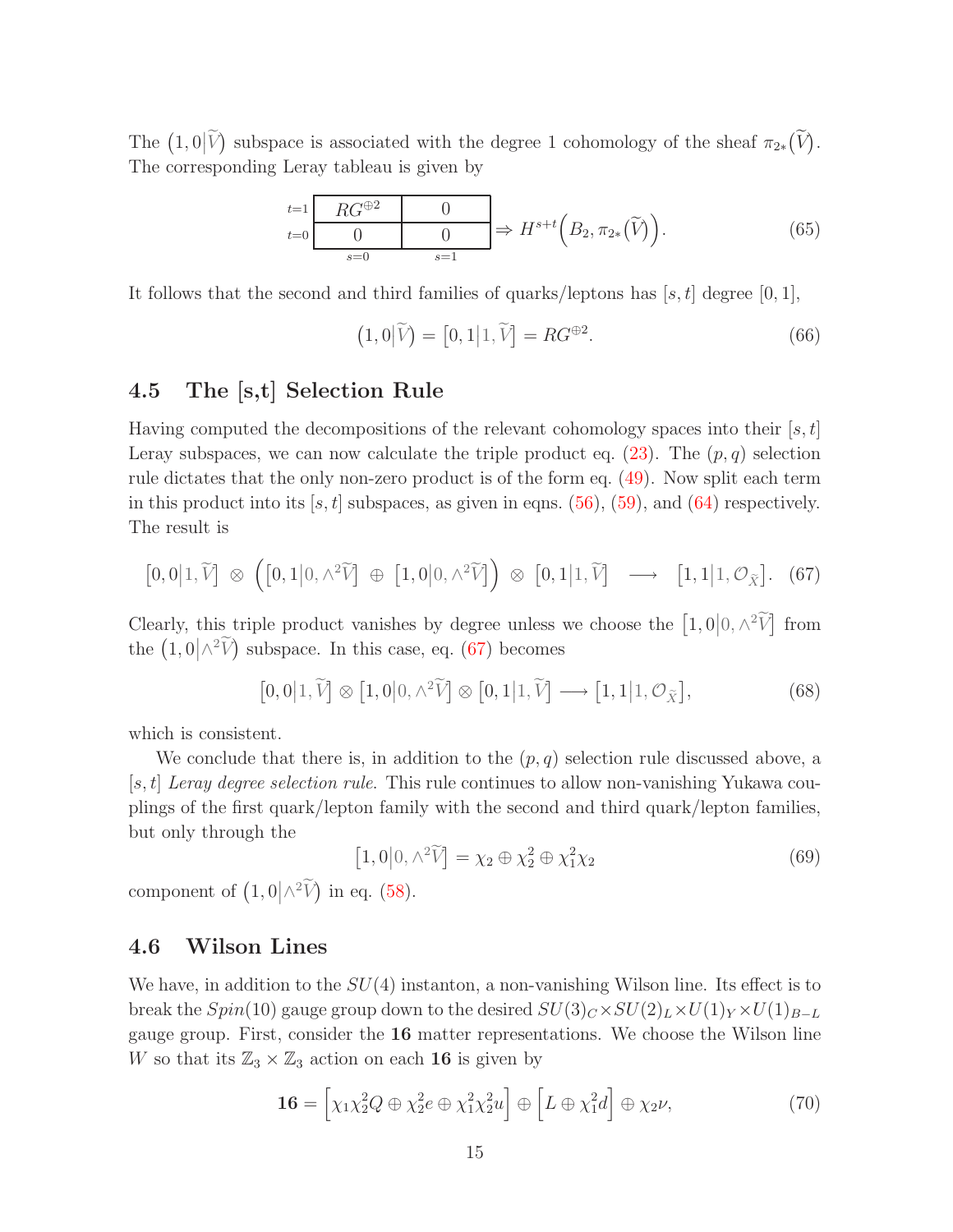where the representations  $Q, u, d$  and  $L, \nu, e$  were defined in eqns. [\(17\)](#page-8-2) and [\(18\)](#page-8-3), respec-tively. Recall from eqns. [\(41\)](#page-12-3) and [\(42\)](#page-12-6) that  $H^1(\tilde{X}, \tilde{V}) = RG \oplus RG^{\oplus 2}$ . Tensoring any RG subspace of the cohomology space  $H^1(\tilde{X}, \tilde{V})$  with a **16** using eqns. [\(40\)](#page-12-7) and [\(70\)](#page-16-3), we find that the invariant subspace under the  $\mathbb{Z}_3 \times \mathbb{Z}_3$  action is

$$
\left(RG\otimes \mathbf{16}\right)^{\mathbb{Z}_3\times\mathbb{Z}_3} = \text{span}\left\{Q, u, d, L, \nu, e\right\} \tag{71}
$$

It follows that each RG subspace of  $H^1(\widetilde{X}, \widetilde{V})$  projects to a complete quark/lepton family at low energy. This justifies our identification of the subspace RG with the first quark/lepton family and the subspace  $RG^{\oplus 2}$  with the second and third quark/lepton families throughout the text.

Second, notice that each fundamental matter field in the 10 can be broken to a Higgs field, a color triplet, or projected out. In particular, we are going to choose the Wilson line W so that its  $\mathbb{Z}_3 \times \mathbb{Z}_3$  action on a 10 representation of  $Spin(10)$  is given by

<span id="page-17-0"></span>
$$
\mathbf{10} = \left[ \chi_2^2 H \oplus \chi_1^2 \chi_2^2 C \right] \oplus \left[ \chi_2 \bar{H} \oplus \chi_1 \chi_2 \bar{C} \right],\tag{72}
$$

where H and  $\bar{H}$  are defined in eq. [\(19\)](#page-8-4) and

$$
C = (3, 1, -2, -2), \quad \bar{C} = (\overline{3}, 1, 2, 2)
$$
\n(73)

are the color triplet representations of  $SU(3)_C \times SU(2)_L \times U(1)_Y \times U(1)_{B-L}$ . Tensoring this with the cohomology space  $H^1(\widetilde{X}, \wedge^2 \widetilde{V})$ , we find the invariant subspace under the combined  $\mathbb{Z}_3 \times \mathbb{Z}_3$  action on the cohomology space and the Wilson line to be

$$
\left(H^{1}\left(\widetilde{X},\wedge^{2}\widetilde{V}\right)\otimes\mathbf{10}\right)^{\mathbb{Z}_{3}\times\mathbb{Z}_{3}}=\mathrm{span}\left\{H,\bar{H}\right\}.
$$
\n(74)

Hence, precisely one pair of Higgs–Higgs conjugate fields survives the  $\mathbb{Z}_3 \times \mathbb{Z}_3$  quotient. As required for any realistic model, all color triplets are projected out. The new information now is the  $(p, q)$  and  $[s, t]$  degrees of the Higgs fields. Using the decompositions eqns. [\(38\)](#page-12-4) and [\(58\)](#page-15-4) of  $H^1(\widetilde{X}, \wedge^2 \widetilde{V})$ , we find

$$
\left(H^{1}(\widetilde{X},\wedge^{2}\widetilde{V})\otimes\mathbf{10}\right)^{\mathbb{Z}_{3}\times\mathbb{Z}_{3}}=\left((1,0|\wedge^{2}\widetilde{V})\otimes\mathbf{10}\right)^{\mathbb{Z}_{3}\times\mathbb{Z}_{3}}=\underline{\left((0,1|0,\wedge^{2}\widetilde{V})\otimes\mathbf{10}\right)^{\mathbb{Z}_{3}\times\mathbb{Z}_{3}}}\underline{\oplus}\underbrace{\left([1,0|0,\wedge^{2}\widetilde{V}]\otimes\mathbf{10}\right)^{\mathbb{Z}_{3}\times\mathbb{Z}_{3}}}_{=\operatorname{span}\{H,\bar{H}\}}.\quad(75)
$$

The dimensions and basis' of the two terms on the right side of this expression are deter-mined by taking the tensor product of eqns. [\(59\)](#page-15-2) and [\(72\)](#page-17-0) and keeping the  $\mathbb{Z}_3 \times \mathbb{Z}_3$  invariant part. Note that the subspace forming the non-zero Yukawa couplings in eq. [\(68\)](#page-16-4), namely  $\left[1,0\middle|0,\wedge^2\widetilde{V}\right],$  indeed projects to the Higgs–Higgs conjugate pair in the low energy theory.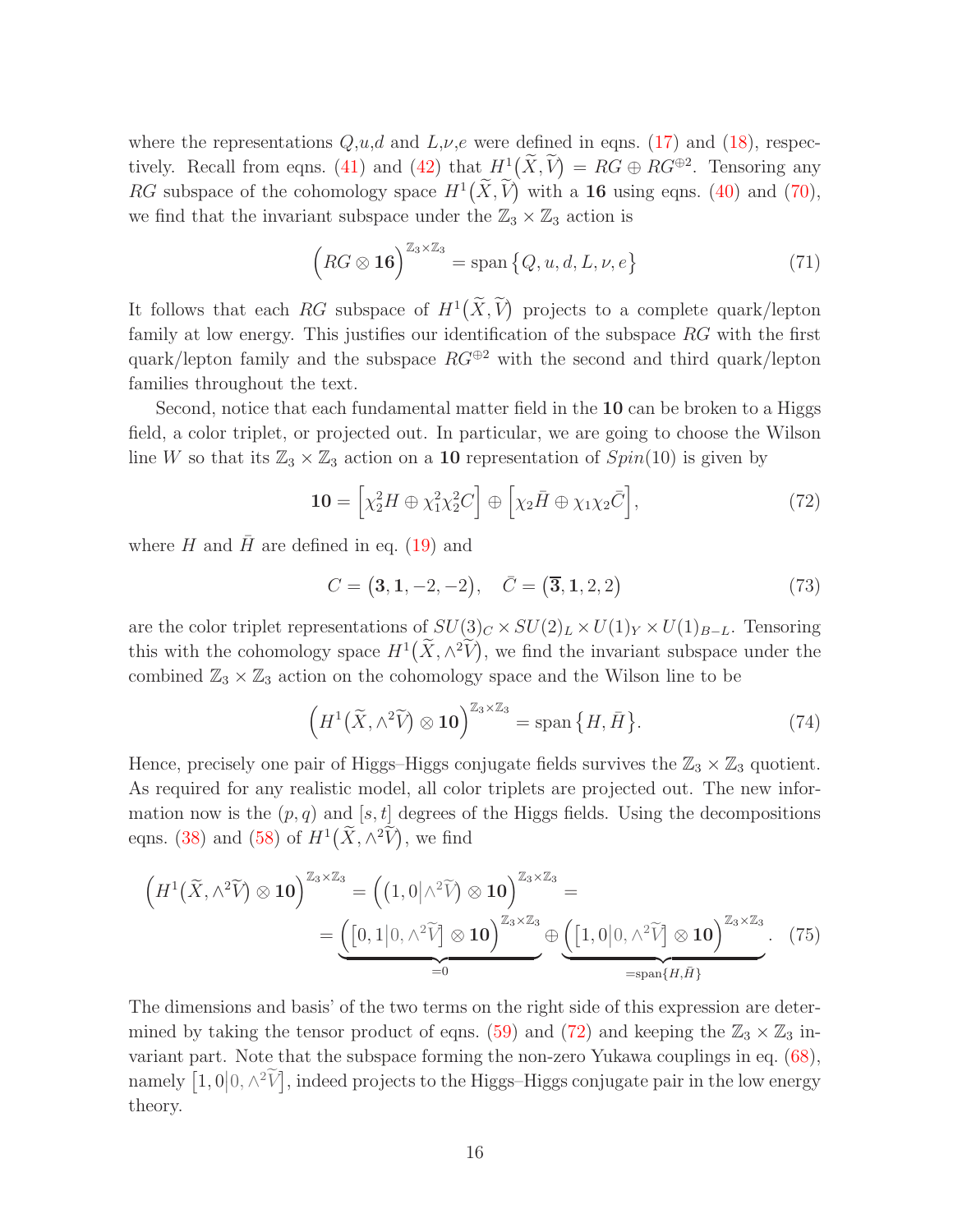# <span id="page-18-0"></span>5 Yukawa Couplings

To conclude, we analyzed cubic terms in the superpotential of the form

$$
\lambda_{u,ij} Q_i H u_j, \quad \lambda_{d,ij} Q_i \bar{H} d_j, \quad \lambda_{\nu,ij} L_i H \nu_j, \quad \lambda_{e,ij} L_i \bar{H} e_j \tag{76}
$$

where

- each coefficient  $\lambda$  is determined by an integral of the form of eq. [\(22\)](#page-8-1),
- $Q_i, L_i$  for  $i = 1, 2, 3$  are the electroweak doublets of the three quarks/lepton families respectively,
- $u_j, d_j, \nu_j, e_j$  for  $j = 1, 2, 3$  are the electroweak singlets of the three quark/lepton families respectively,
- $H$  is the Higgs field, and
- $\bar{H}$  is the Higgs conjugate field.

We found that they are subject to two independent selection rules coming from the two independent torus fibrations. The first selection rule is that the total  $(p, q)$  degree is  $(2, 1)$ . Since the  $(p, q)$  degrees for the first quark/lepton family, the second and third quark/lepton families and the Higgs fields are  $(0, 1)$ ,  $(1, 0)$  and  $(1, 0)$  respectively, it follows that the only non-vanishing  $\lambda$  coefficients are of the form

<span id="page-18-1"></span>
$$
\lambda_{u,1j}, \lambda_{u,j1} \quad \lambda_{d,1j}, \lambda_{d,j1} \quad \lambda_{\nu,1j}, \lambda_{\nu,j1} \quad \lambda_{e,1j}, \lambda_{e,j1} \tag{77}
$$

for  $j = 2, 3$ . That is, the only non-zero Yukawa terms couple the first family to the second and third families respectively. The second selection rule imposes independent constraints. It states that the total [s, t] degree has to be [1, 1]. Of the two possible [s, t] degrees associated with the Higgs fields, only the [1,0] subspace satisfies the [s, t] selection rule. Happily, this is precisely the component that projects to a  $H-H$  pair at low energy. Hence, the conclusion in eq. [\(77\)](#page-18-1) is unaltered.

Let us analyze, for example, the Yukawa contribution to the up-quark mass matrix. Assuming that H gets a non-vanishing vacuum expectation value  $\langle H \rangle$  in its charge neutral component, this contribution can be written as

<span id="page-18-2"></span>
$$
\begin{pmatrix}\n0 & \lambda_{u,12} \langle H \rangle & \lambda_{u,13} \langle H \rangle \\
\lambda_{u,21} \langle H \rangle & 0 & 0 \\
\lambda_{u,31} \langle H \rangle & 0 & 0\n\end{pmatrix}
$$
\n(78)

Using independent non-singular transformations on the  $Q_i$  and  $u_i$  fields, one can find bases in which eq. [\(78\)](#page-18-2) becomes

$$
\left(\begin{array}{ccc}\n0 & 0 & 0 \\
0 & \lambda \langle H \rangle & 0 \\
0 & 0 & \lambda \langle H \rangle\n\end{array}\right) (79)
$$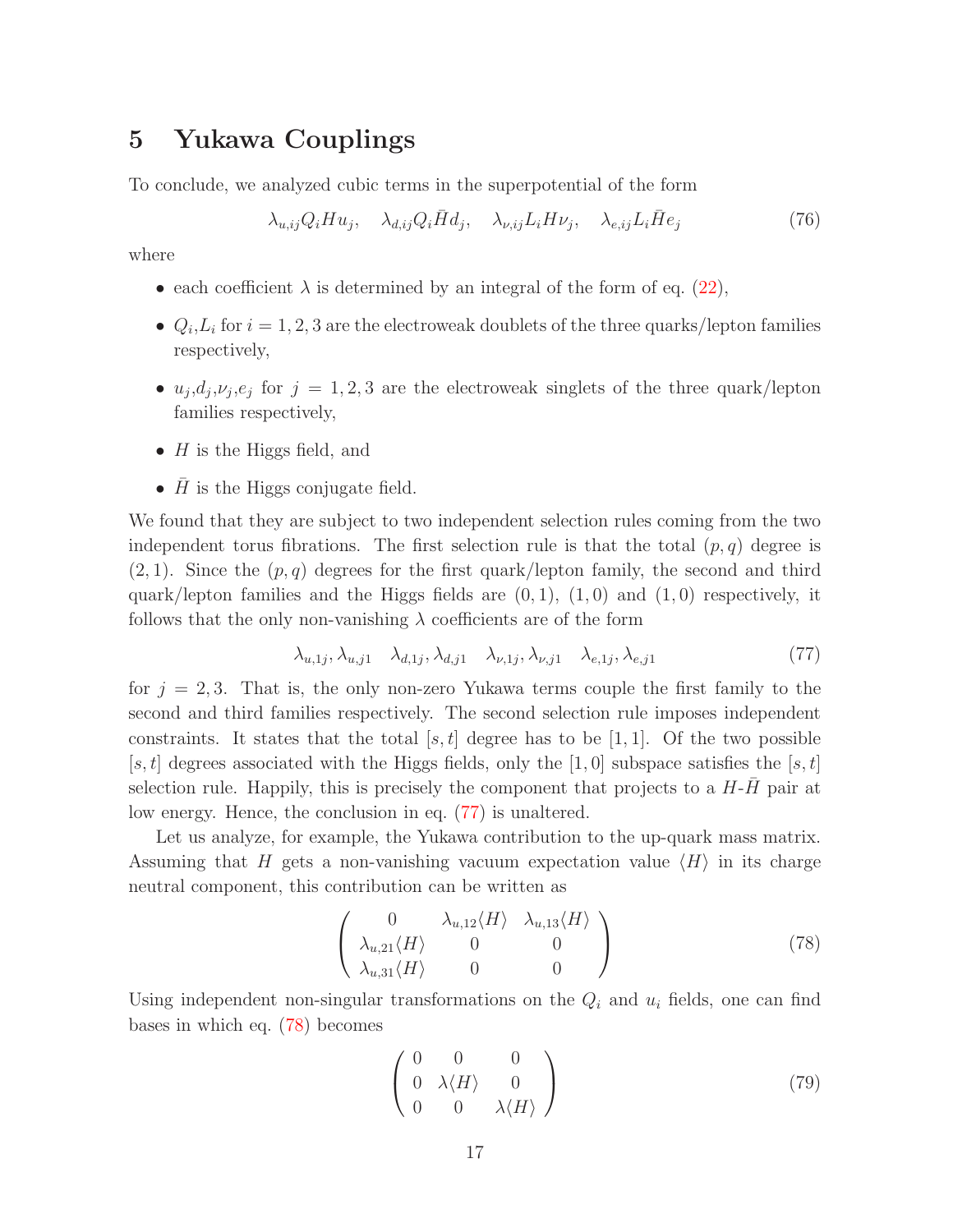where  $\lambda$  is an arbitrary, but non-zero, real number. We conclude from the zero diagonal element that one up-quark is strictly massless<sup>4</sup>. Furthermore, the two non-zero diagonal elements imply that the second and third up-quarks will have non-vanishing masses of  $O(\langle H \rangle)$ . However, the exact value of their masses will depend on the explicit normalization of the kinetic energy terms in the low energy theory. These masses, therefore, are in general not degenerate. This analysis applies to the down-quarks and the up- and down-leptons as well. We conclude that, prior to higher order and non-perturbative corrections, one complete generation of quarks/leptons will be massless. The remaining two generations will have non-vanishing masses on the order of the electroweak symmetry breaking scale which are, generically, non-degenerate.

The coefficients  $\lambda$  have no interpretation as an intersection number and, therefore, no reason to be constant over the moduli space. In general, we expect them to depend on the moduli. Of course, to explicitly compute the quark/lepton masses one needs, in addition, the Kähler potential, which determines the correct normalization of the fields.

## <span id="page-19-0"></span>Acknowledgments

We are grateful to R. Donagi, B. Nelson, and T. Pantev for enlightening discussions. This research was supported in part by the Department of Physics and the Math/Physics Research Group at the University of Pennsylvania under cooperative research agreement DE-FG02-95ER40893 with the U. S. Department of Energy and an NSF Focused Research Grant DMS0139799 for "The Geometry of Superstrings." T. P. is partially supported by an NSF grant DMS 0403884. Y.-H. H. is also indebted to the FitzJames Fellowship of Merton College, Oxford.

# <span id="page-19-1"></span>Bibliography

- [1] P. Binetruy, G. L. Kane, J. D. Lykken, and B. D. Nelson, *Twenty-five questions for string theorists*, [hep-th/0509157](http://xxx.lanl.gov/abs/hep-th/0509157). [1](#page-2-0)
- <span id="page-19-2"></span>[2] V. Braun, Y.-H. He, B. A. Ovrut, and T. Pantev, *A heterotic standard model*, [hep-th/0501070](http://xxx.lanl.gov/abs/hep-th/0501070). [1](#page-2-0)
- <span id="page-19-3"></span>[3] V. Braun, Y.-H. He, B. A. Ovrut, and T. Pantev, *A standard model from the*  $E_8 \times E_8$  *heterotic superstring*, [hep-th/0502155](http://xxx.lanl.gov/abs/hep-th/0502155). [1](#page-2-0)
- <span id="page-19-4"></span>[4] V. Braun, Y.-H. He, B. A. Ovrut, and T. Pantev, *Vector bundle extensions, sheaf cohomology, and the heterotic standard model*, [hep-th/0505041](http://xxx.lanl.gov/abs/hep-th/0505041). [1,](#page-2-0) [2.2,](#page-7-3) [2.2,](#page-7-4) [3.1](#page-9-1)

<sup>&</sup>lt;sup>4</sup>At least, on the classical level. Higher order and non-perturbative terms in the superpotential could lead to naturally small corrections.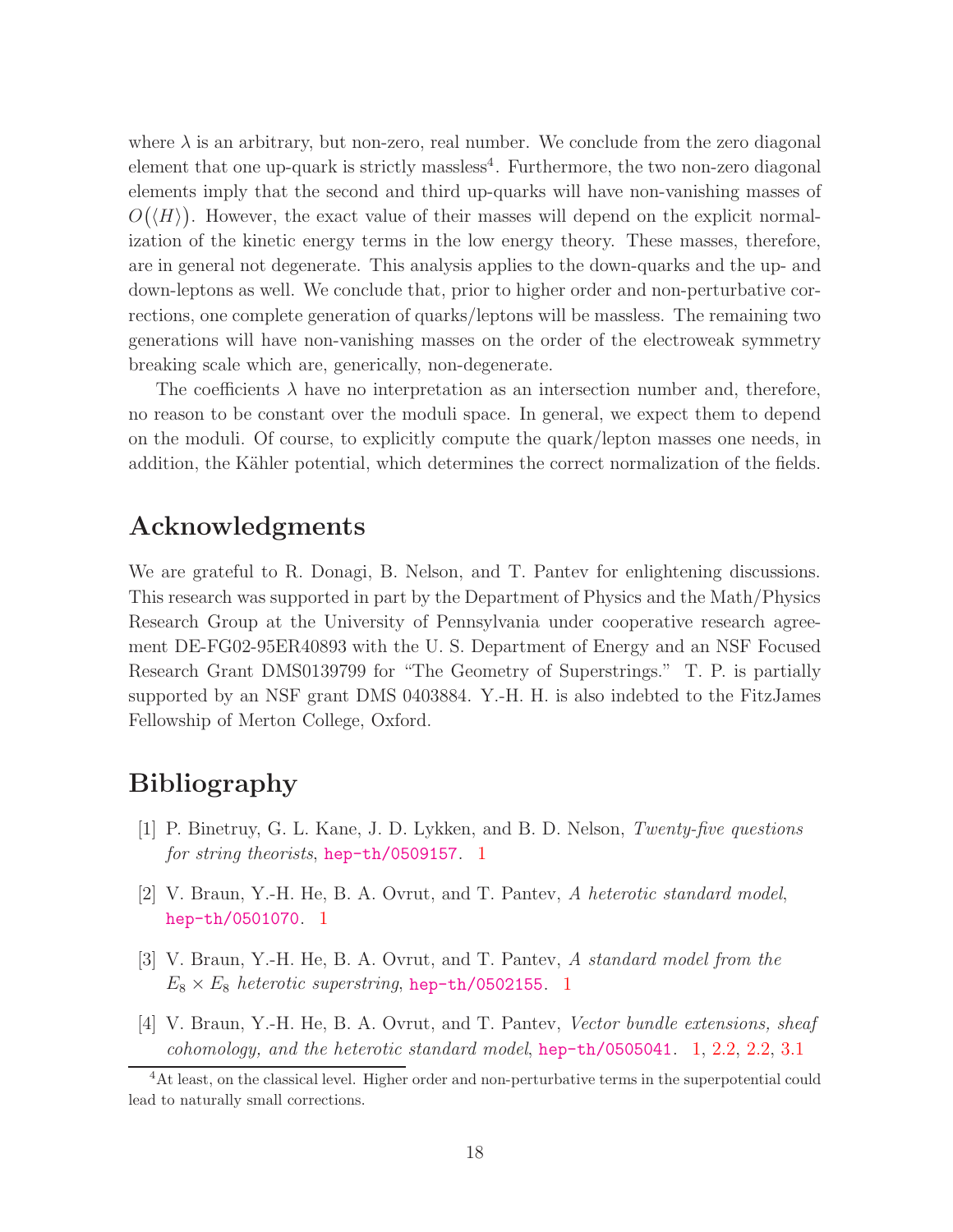- <span id="page-20-0"></span>[5] V. Braun, Y.-H. He, B. A. Ovrut, and T. Pantev, *The exact MSSM spectrum from string theory*, [hep-th/0512177](http://xxx.lanl.gov/abs/hep-th/0512177). [1](#page-2-0)
- <span id="page-20-1"></span>[6] T. L. Gomez, S. Lukic, and I. Sols, *Constraining the K¨ahler moduli in the heterotic standard model*, [hep-th/0512205](http://xxx.lanl.gov/abs/hep-th/0512205). [1](#page-2-0)
- <span id="page-20-2"></span>[7] "Stability." to appear. [1,](#page-2-0) [2.2](#page-7-3)
- <span id="page-20-3"></span>[8] D. J. Gross, J. A. Harvey, E. J. Martinec, and R. Rohm, *Heterotic string theory. 2. the interacting heterotic string*, *Nucl. Phys.* B267 (1986) 75. [1](#page-2-0)
- <span id="page-20-4"></span>[9] A. Sen, *The heterotic string in arbitrary background field*, *Phys. Rev.* D32 (1985) 2102. [1](#page-2-0)
- <span id="page-20-5"></span>[10] M. Evans and B. A. Ovrut, *Splitting the superstring vacuum degeneracy*, *Phys. Lett.* B174 (1986) 63. [1](#page-2-0)
- <span id="page-20-6"></span>[11] J. D. Breit, B. A. Ovrut, and G. C. Segre, E<sup>6</sup> *symmetry breaking in the superstring theory*, *Phys. Lett.* B158 (1985) 33. [1](#page-2-0)
- <span id="page-20-7"></span>[12] P. S. Aspinwall, B. R. Greene, K. H. Kirklin, and P. J. Miron, *Searching for three generation Calabi-Yau manifolds*, *Nucl. Phys.* B294 (1987) 193. [1](#page-2-0)
- <span id="page-20-8"></span>[13] M. B. Green, J. H. Schwarz, and E. Witten, *Superstring theory. vol. 2: Loop amplitudes, anomalies and phenomenology*, . Cambridge, Uk: Univ. Pr. ( 1987) 596 P. ( Cambridge Monographs On Mathematical Physics). [1,](#page-2-0) [2.3](#page-8-5)
- <span id="page-20-9"></span>[14] G. Curio, *Chiral matter and transitions in heterotic string models*, *Phys. Lett.* B435 (1998) 39–48, [[hep-th/9803224](http://xxx.lanl.gov/abs/hep-th/9803224)]. [1](#page-2-0)
- <span id="page-20-10"></span>[15] B. Andreas, G. Curio, and A. Klemm, *Towards the standard model spectrum from elliptic Calabi-Yau*, *Int. J. Mod. Phys.* A19 (2004) 1987, [[hep-th/9903052](http://xxx.lanl.gov/abs/hep-th/9903052)]. [1](#page-2-0)
- <span id="page-20-11"></span>[16] R. Donagi, A. Lukas, B. A. Ovrut, and D. Waldram, *Holomorphic vector bundles and non-perturbative vacua in M- theory*, *JHEP* 06 (1999) 034, [[hep-th/9901009](http://xxx.lanl.gov/abs/hep-th/9901009)]. [1](#page-2-0)
- <span id="page-20-12"></span>[17] A. Krause, *A small cosmological constant, grand unification and warped geometry*, [hep-th/0006226](http://xxx.lanl.gov/abs/hep-th/0006226). [1](#page-2-0)
- <span id="page-20-13"></span>[18] B. Andreas and D. Hernandez-Ruiperez, *Comments on* N = 1 *heterotic string vacua*, *Adv. Theor. Math. Phys.* 7 (2004) 751–786, [[hep-th/0305123](http://xxx.lanl.gov/abs/hep-th/0305123)]. [1](#page-2-0)
- <span id="page-20-14"></span>[19] G. Curio and A. Krause, *Enlarging the parameter space of heterotic M-theory flux compactifications to phenomenological viability*, *Nucl. Phys.* B693 (2004) 195–222, [[hep-th/0308202](http://xxx.lanl.gov/abs/hep-th/0308202)]. [1](#page-2-0)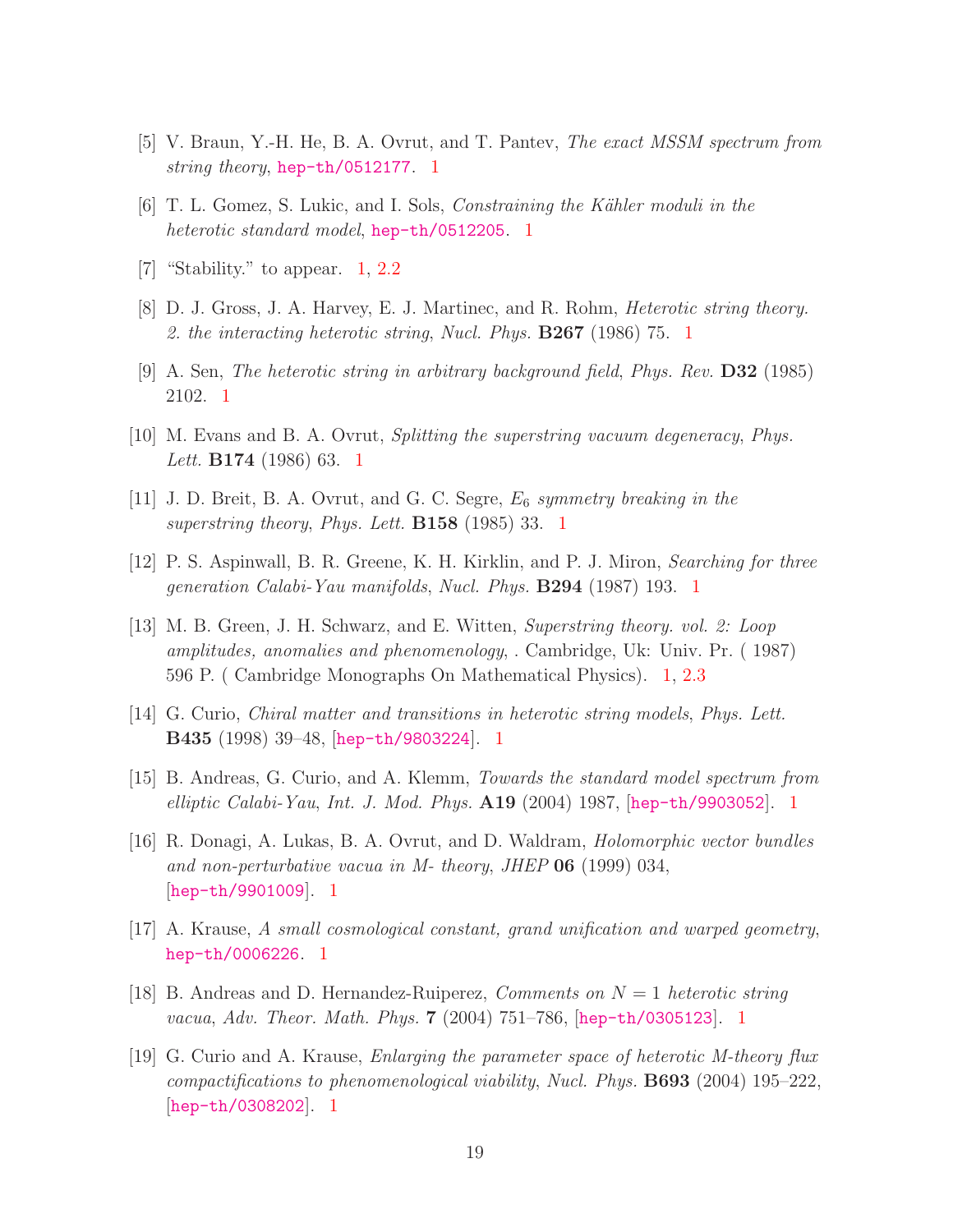- <span id="page-21-0"></span>[20] G. Curio, *Standard model bundles of the heterotic string*, [hep-th/0412182](http://xxx.lanl.gov/abs/hep-th/0412182). [1](#page-2-0)
- <span id="page-21-1"></span>[21] R. Blumenhagen, G. Honecker, and T. Weigand, *Loop-corrected compactifications of the heterotic string with line bundles*, [hep-th/0504232](http://xxx.lanl.gov/abs/hep-th/0504232). [1](#page-2-0)
- <span id="page-21-2"></span>[22] R. Blumenhagen, G. Honecker, and T. Weigand, *Non-abelian brane worlds: The heterotic string story*, [hep-th/0510049](http://xxx.lanl.gov/abs/hep-th/0510049). [1](#page-2-0)
- <span id="page-21-3"></span>[23] K. Becker, M. Becker, and A. Krause, *M-theory inflation from multi M5-brane dynamics*, *Nucl. Phys.* B715 (2005) 349–371, [[hep-th/0501130](http://xxx.lanl.gov/abs/hep-th/0501130)]. [1](#page-2-0)
- <span id="page-21-4"></span>[24] S. Raby, *Three family models from the heterotic string*, [hep-th/0510014](http://xxx.lanl.gov/abs/hep-th/0510014). [1](#page-2-0)
- <span id="page-21-5"></span>[25] R. Donagi, B. A. Ovrut, T. Pantev, and D. Waldram, *Standard-model bundles on non-simply connected Calabi-Yau threefolds*, *JHEP* 08 (2001) 053, [[hep-th/0008008](http://xxx.lanl.gov/abs/hep-th/0008008)]. [1](#page-2-0)
- <span id="page-21-6"></span>[26] R. Donagi, B. A. Ovrut, T. Pantev, and D. Waldram, *Standard-model bundles*, *Adv.Theor.Math.Phys.* 5 (2002) 563–615, [[math.AG/0008010](http://xxx.lanl.gov/abs/math.AG/0008010)]. [1](#page-2-0)
- <span id="page-21-7"></span>[27] R. Donagi, B. A. Ovrut, T. Pantev, and D. Waldram, *Spectral involutions on rational elliptic surfaces*, *Adv.Theor.Math.Phys.* 5 (2002) 499–561, [[math.AG/0008011](http://xxx.lanl.gov/abs/math.AG/0008011)]. [1,](#page-2-0) [2.2](#page-7-0)
- <span id="page-21-8"></span>[28] B. A. Ovrut, T. Pantev, and R. Reinbacher, *Invariant homology on Standard Model manifolds*, *JHEP* 01 (2004) 059, [[hep-th/0303020](http://xxx.lanl.gov/abs/hep-th/0303020)]. [1](#page-2-0)
- <span id="page-21-9"></span>[29] R. Donagi, B. A. Ovrut, T. Pantev, and R. Reinbacher, SU(4) *instantons on Calabi-Yau threefolds with*  $\mathbb{Z}_2 \times \mathbb{Z}_2$  *fundamental group, JHEP* **01** (2004) 022,  $[hep-th/0307273]$  $[hep-th/0307273]$  $[hep-th/0307273]$ . [1,](#page-2-0) [2.2](#page-7-0)
- <span id="page-21-10"></span>[30] V. Braun, B. A. Ovrut, T. Pantev, and R. Reinbacher, *Elliptic Calabi-Yau threefolds with*  $\mathbb{Z}_3 \times \mathbb{Z}_3$  *Wilson lines, JHEP* 12 (2004) 062, [[hep-th/0410055](http://xxx.lanl.gov/abs/hep-th/0410055)]. [1,](#page-2-0) [2.1](#page-6-1)
- <span id="page-21-11"></span>[31] R. Y. Donagi, *Principal bundles on elliptic fibrations*, *Asian J. Math.* 1 (1997), no. 2 214–223, [[alg-geom/9702002](http://xxx.lanl.gov/abs/alg-geom/9702002)]. [1](#page-2-0)
- <span id="page-21-12"></span>[32] R. Friedman, J. Morgan, and E. Witten, *Vector bundles and F theory*, *Commun. Math. Phys.* 187 (1997) 679–743, [[hep-th/9701162](http://xxx.lanl.gov/abs/hep-th/9701162)]. [1](#page-2-0)
- <span id="page-21-13"></span>[33] R. Friedman, J. Morgan, and E. Witten, *Principal G-bundles over elliptic curves*, *Math.Res.Lett.* 5 (1998) 97–118, [[alg-geom/9707004](http://xxx.lanl.gov/abs/alg-geom/9707004)]. [1](#page-2-0)
- <span id="page-21-14"></span>[34] R. Friedman, J. Morgan, and E. Witten, *Vector bundles over elliptic fibrations*, [alg-geom/9709029](http://xxx.lanl.gov/abs/alg-geom/9709029). [1](#page-2-0)